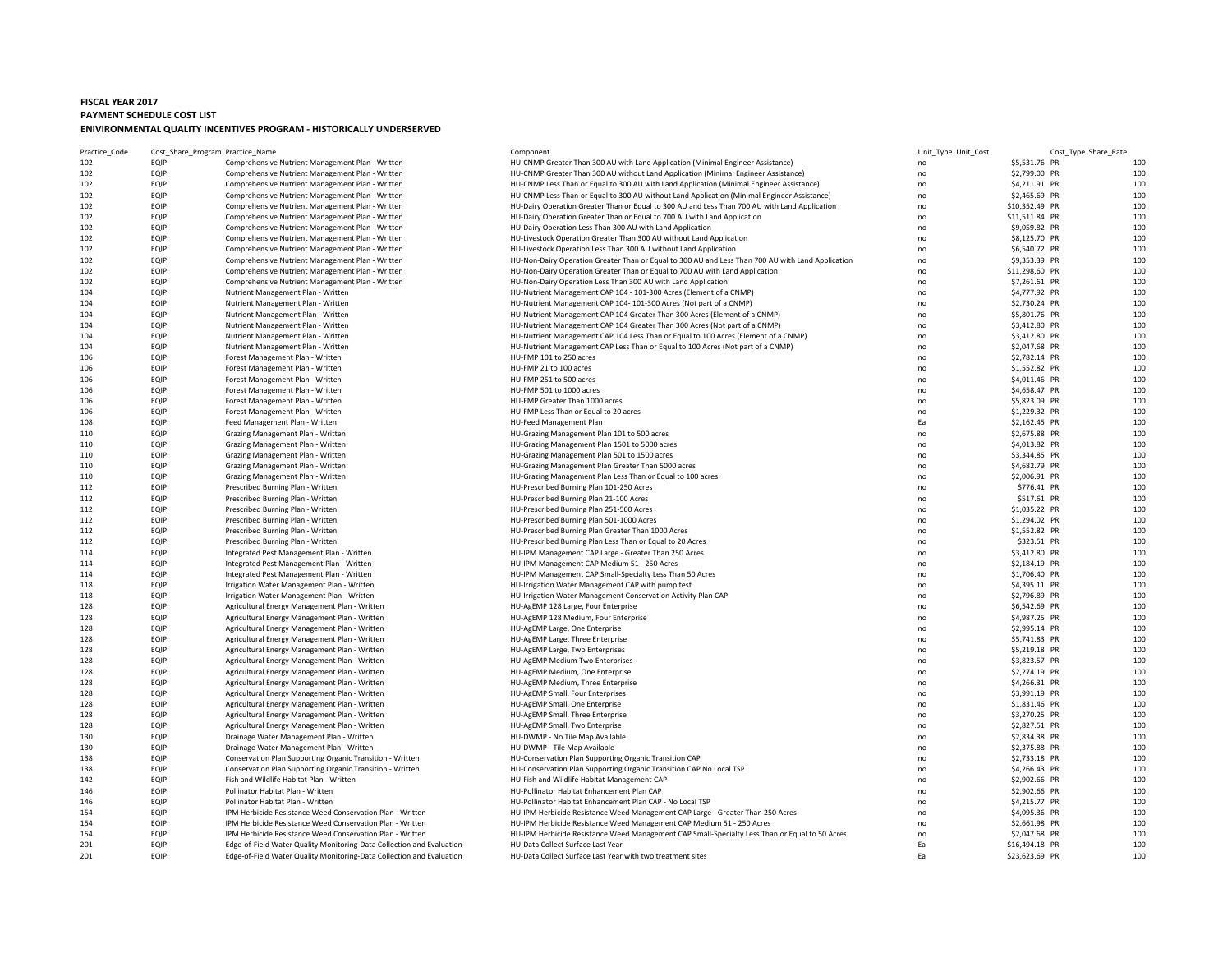| 201 | EQIP | Edge-of-Field Water Quality Monitoring-Data Collection and Evaluation | HU-Data Collect Surface Year 1 - NO QAPP                                                    | Ea     | \$13,763.94 PR | 10 <sub>C</sub> |
|-----|------|-----------------------------------------------------------------------|---------------------------------------------------------------------------------------------|--------|----------------|-----------------|
|     |      |                                                                       |                                                                                             |        |                |                 |
| 201 | EQIP | Edge-of-Field Water Quality Monitoring-Data Collection and Evaluation | HU-Data Collect Surface Year 1 less QAPP (pre-install information) with two treatment sites | Ea     | \$19,528.33 PR | 100             |
| 201 | EQIP | Edge-of-Field Water Quality Monitoring-Data Collection and Evaluation | HU-Data Collect Surface Year 1-QAPP                                                         | Ea     | \$19,597.49 PR | 10 <sup>c</sup> |
| 201 | EQIP | Edge-of-Field Water Quality Monitoring-Data Collection and Evaluation | HU-Data Collect Surface Year 1-OAPP with two treatment Sites                                | Ea     | \$26,913.53 PR | 10 <sup>c</sup> |
|     |      |                                                                       |                                                                                             |        |                |                 |
| 201 | EQIP | Edge-of-Field Water Quality Monitoring-Data Collection and Evaluation | HU-Data Collect Surface Year 2+                                                             | Ea     | \$13,763.94 PR | 10 <sup>c</sup> |
| 201 | EQIP | Edge-of-Field Water Quality Monitoring-Data Collection and Evaluation | HU-Data Collect Surface Year 2+ with two treatment sites                                    | Ea     | \$19,528.33 PR | 10 <sup>c</sup> |
| 201 | EQIP | Edge-of-Field Water Quality Monitoring-Data Collection and Evaluation | HU-Data Collect Tile Last Year                                                              | Ea     | \$35,643.86 PR | 10 <sub>C</sub> |
|     |      |                                                                       |                                                                                             |        |                |                 |
| 201 | EQIP | Edge-of-Field Water Quality Monitoring-Data Collection and Evaluation | HU-Data Collect Tile Last Year with two treatment sites                                     | Ea     | \$50,485.57 PR | 10 <sub>C</sub> |
| 201 | EQIP | Edge-of-Field Water Quality Monitoring-Data Collection and Evaluation | HU-Data Collect Tile Year 1 - NO QAPP                                                       | Ea     | \$32,913.62 PR | 10 <sup>c</sup> |
| 201 | EQIP | Edge-of-Field Water Quality Monitoring-Data Collection and Evaluation | HU-Data Collect Tile Year 1 less QAPP (pre-install information) with two treatment sites    | Ea     | \$46,390.21 PR | 10 <sub>C</sub> |
|     | EQIP |                                                                       |                                                                                             | Ea     |                | 10 <sup>c</sup> |
| 201 |      | Edge-of-Field Water Quality Monitoring-Data Collection and Evaluation | HU-Data Collect Tile Year 1 with two treatment sites and QAPP                               |        | \$53,775.41 PR |                 |
| 201 | EQIP | Edge-of-Field Water Quality Monitoring-Data Collection and Evaluation | HU-Data Collect Tile Year 1-QAPP                                                            | Ea     | \$38,747.17 PR | 10 <sub>C</sub> |
| 201 | EQIP | Edge-of-Field Water Quality Monitoring-Data Collection and Evaluation | HU-Data Collect Tile Year 2+                                                                | Ea     | \$32,913.62 PR | 100             |
|     |      |                                                                       |                                                                                             |        |                |                 |
| 201 | EQIP | Edge-of-Field Water Quality Monitoring-Data Collection and Evaluation | HU-Data Collect Tile Year 2+ with two treatment sites                                       | Ea     | \$46,390.21 PR | 10 <sub>C</sub> |
| 202 | EQIP | Edge-of-Field Water Quality Monitoring-System Installation            | HU-System Installation-Above&Below cold climate                                             | Ea     | \$30,949.60 PR | 100             |
| 202 | EQIP | Edge-of-Field Water Quality Monitoring-System Installation            | HU-System Installation-Retrofit 1                                                           | Ea     | \$3,069.26 PR  | 100             |
| 202 | EQIP | Edge-of-Field Water Quality Monitoring-System Installation            | HU-System Installation-Retrofit 2                                                           | Ea     | \$8,199.74 PR  | 100             |
|     |      |                                                                       |                                                                                             |        |                |                 |
| 202 | EQIP | Edge-of-Field Water Quality Monitoring-System Installation            | HU-System Installation-Retrofit 3                                                           | Ea     | \$11,746.83 PR | 100             |
| 202 | EQIP | Edge-of-Field Water Quality Monitoring-System Installation            | HU-System Installation-Retrofit Above 2                                                     | Ea     | \$14,519.65 PR | 100             |
|     |      |                                                                       |                                                                                             |        |                |                 |
| 202 | EQIP | Edge-of-Field Water Quality Monitoring-System Installation            | HU-System Installation-Retrofit Above 3                                                     | Ea     | \$21,155.34 PR | 100             |
| 202 | EQIP | Edge-of-Field Water Quality Monitoring-System Installation            | HU-System Installation-Retrofit Above and Below 1                                           | Ea     | \$4,419.68 PR  | 100             |
| 202 | EQIP | Edge-of-Field Water Quality Monitoring-System Installation            | HU-System Installation-Surface Cold Climate                                                 | Ea     | \$18,580.05 PR | 100             |
| 202 | EQIP | Edge-of-Field Water Quality Monitoring-System Installation            | HU-System Installation-Tile Cold Climate                                                    | Ea     | \$26,790.75 PR | 10 <sup>c</sup> |
|     |      |                                                                       |                                                                                             |        |                |                 |
| 309 | EQIP | <b>Agrichemical Handling Facility</b>                                 | HU-Concrete Agrichemical Handling Pad for mixing and loading                                | sq ft  | \$7.05 PR      | 10 <sup>c</sup> |
| 309 | EQIP | <b>Agrichemical Handling Facility</b>                                 | HU-Liquid Agrichemical Storage, Concrete Walls and 12 inch Floor                            | sq ft  | \$11.36 PR     | 100             |
| 309 | EQIP |                                                                       |                                                                                             | Ea     | \$7,745.18 PR  | 10 <sub>C</sub> |
|     |      | <b>Agrichemical Handling Facility</b>                                 | HU-Liquid Agrichemical Storage, Double walled tank                                          |        |                |                 |
| 309 | EQIP | <b>Agrichemical Handling Facility</b>                                 | HU-Liquid Agrichemical Storage, Lined earthen basin                                         | sq ft  | \$1.17 PR      | 10 <sub>C</sub> |
| 309 | EQIP | <b>Agrichemical Handling Facility</b>                                 | HU-Liquid Agrichemical Storage, Treated Timber Walls                                        | sq ft  | \$7.33 PR      | 100             |
| 313 | EQIP | <b>Waste Storage Facility</b>                                         | HU-Composted Bedded Pack, 6 inch Reinforced Concrete Floor                                  |        | \$8.89 PR      | 10 <sub>C</sub> |
|     |      |                                                                       |                                                                                             | sq ft  |                |                 |
| 313 | EQIP | Waste Storage Facility                                                | HU-Concrete Lid Tank, >=1,000 Cu Ft Storage                                                 | cu ft  | \$5.17 PR      | 10 <sup>c</sup> |
| 313 | EQIP | <b>Waste Storage Facility</b>                                         | HU-Concrete Tank Open Top, <5,000 Cu Ft Storage                                             | cu ft  | \$4.39 PR      | 10 <sup>c</sup> |
|     |      |                                                                       |                                                                                             |        |                | 100             |
| 313 | EQIP | <b>Waste Storage Facility</b>                                         | HU-Concrete Tank Open Top, >=110,000 Cu Ft Storage                                          | cu ft  | \$1.04 PR      |                 |
| 313 | EQIP | <b>Waste Storage Facility</b>                                         | HU-Concrete Tank Open Top, 15,000 - 24,999 Cu Ft Storage                                    | cu ft  | \$1.64 PR      | 10 <sub>C</sub> |
| 313 | EQIP | <b>Waste Storage Facility</b>                                         | HU-Concrete Tank Open Top, 25,000 - 49,999 Cu Ft Storage                                    | cu ft  | \$1.64 PR      | 10 <sub>C</sub> |
| 313 | EQIP | <b>Waste Storage Facility</b>                                         | HU-Concrete Tank Open Top, 5,000 - 7,499 Cu Ft Storage                                      | cu ft  | \$4.08 PR      | 100             |
|     |      |                                                                       |                                                                                             |        |                |                 |
| 313 | EQIP | <b>Waste Storage Facility</b>                                         | HU-Concrete Tank Open Top, 50,000 - 74,999 Cu Ft Storage                                    | cu ft  | \$1.30 PR      | 100             |
| 313 | EQIP | <b>Waste Storage Facility</b>                                         | HU-Concrete Tank Open Top, 7,500 - 14,999 Cu Ft Storage                                     | cu ft  | \$3.06 PR      | 100             |
|     | EQIP |                                                                       |                                                                                             |        |                | 100             |
| 313 |      | <b>Waste Storage Facility</b>                                         | HU-Concrete Tank Open Top, 75,000 - 109,999 Cu Ft Storage                                   | cu ft  | \$1.17 PR      |                 |
| 313 | EQIP | <b>Waste Storage Facility</b>                                         | HU-ConcreteLid Tank, <1,000 Cu Ft Storage                                                   | cu ft  | \$12.55 PR     | 100             |
| 313 | EQIP | Waste Storage Facility                                                | HU-Dry Stack Facility, Concrete Floor with Concrete Side Walls                              | cu ft  | \$1.90 PR      | 100             |
|     | EQIP | <b>Waste Storage Facility</b>                                         | HU-Dry Stack Facility, Concrete Floor with Wood Side Walls                                  |        |                | 100             |
| 313 |      |                                                                       |                                                                                             | cu ft  | \$1.42 PR      |                 |
| 313 | EQIP | <b>Waste Storage Facility</b>                                         | HU-Earthen Storage Facility                                                                 | cu ft  | \$0.18 PR      | 100             |
| 313 | EQIP | <b>Waste Storage Facility</b>                                         | HU-Glass Lined Steel Tank, <25,000 Cu Ft Storage                                            | cu ft  | \$5.11 PR      | 10 <sup>c</sup> |
| 313 | EQIP | <b>Waste Storage Facility</b>                                         | HU-Glass Lined Steel Tank, >=100,000 Cu Ft Storage                                          | cu ft  | \$1.56 PR      | 10 <sup>c</sup> |
|     |      |                                                                       |                                                                                             |        |                |                 |
| 313 | EQIP | Waste Storage Facility                                                | HU-Glass Lined Steel Tank, 25,000 - 99,999 Cu Ft Storage                                    | cu ft  | \$1.97 PR      | 100             |
| 314 | EQIP | <b>Brush Management</b>                                               | HU-High Brush Management                                                                    | ac     | \$166.56 PR    | 10 <sub>C</sub> |
| 314 | EQIP | <b>Brush Management</b>                                               | HU-Light Brush Management                                                                   | ac     | \$42.18 PR     | 10 <sub>C</sub> |
|     |      |                                                                       |                                                                                             |        |                |                 |
| 314 | EQIP | <b>Brush Management</b>                                               | HU-Medium Brush Management                                                                  | ac     | \$69.47 PR     | 10 <sub>C</sub> |
| 314 | EQIP | <b>Brush Management</b>                                               | HU-Multiple Years of Treatment                                                              | ac     | \$333.86 PR    | 10 <sub>C</sub> |
| 314 | EQIP | <b>Brush Management</b>                                               | HU-Very High Brush Management                                                               | ac     | \$272.10 PR    | 10 <sup>c</sup> |
| 315 | EQIP | <b>Herbaceous Weed Control</b>                                        | <b>HU-Aquatic Areas Weed Control</b>                                                        | ac     | \$276.78 PR    | 100             |
|     |      |                                                                       |                                                                                             |        |                |                 |
| 315 | EQIP | Herbaceous Weed Control                                               | HU-Blanket Treatment Multi Pass                                                             | ac     | \$120.35 PR    | 100             |
| 315 | EQIP | <b>Herbaceous Weed Control</b>                                        | HU-Blanket Treatment One Pass                                                               | ac     | \$55.70 PR     | 10 <sub>C</sub> |
| 315 | EQIP | <b>Herbaceous Weed Control</b>                                        | HU-Light Spot Treatment                                                                     | ac     | \$26.94 PR     | 10 <sub>C</sub> |
|     |      |                                                                       |                                                                                             |        |                |                 |
| 315 | EQIP | <b>Herbaceous Weed Control</b>                                        | <b>HU-Medium Spot Treatments</b>                                                            | ac     | \$78.34 PR     | 10 <sub>C</sub> |
| 315 | EQIP | <b>Herbaceous Weed Control</b>                                        | HU-Tree & Shrub Post-planting Weed Control                                                  | ac     | \$119.69 PR    | 100             |
| 316 | EQIP | <b>Animal Mortality Facility</b>                                      | HU-Large Animal Composter                                                                   | Lb/Day | \$328.30 PR    | 100             |
|     |      |                                                                       |                                                                                             |        |                |                 |
| 316 | EQIP | <b>Animal Mortality Facility</b>                                      | HU-Medium - Low Animal Composter                                                            | Lb/Day | \$94.38 PR     | 100             |
| 316 | EQIP | <b>Animal Mortality Facility</b>                                      | HU-Medium- High Animal Composter                                                            | Lb/Day | \$225.25 PR    | 100             |
| 316 | EQIP | <b>Animal Mortality Facility</b>                                      | HU-Small Animal Composter                                                                   | Lb/Day | \$23.55 PR     | 100             |
|     |      |                                                                       |                                                                                             |        |                |                 |
| 317 | EQIP | <b>Composting Facility</b>                                            | HU-Compacted Gravel Pad, 8 inch compacted gravel                                            | sq ft  | \$1.07 PR      | 100             |
| 317 | EQIP | <b>Composting Facility</b>                                            | HU-Concrete Pad                                                                             | sq ft  | \$4.17 PR      | 100             |
| 317 | EQIP | <b>Composting Facility</b>                                            | HU-Concrete Slab Under Concrete Bin Dividers                                                | cu ft  | \$2.05 PR      | 10 <sup>c</sup> |
|     | EQIP |                                                                       | HU-Concrete Slab Under Wood Bin Dividers                                                    |        |                | 10 <sup>c</sup> |
| 317 |      | <b>Composting Facility</b>                                            |                                                                                             | cu ft  | \$1.43 PR      |                 |
| 319 | EQIP | On-Farm Secondary Containment Facility                                | HU-Concrete Containment Wall                                                                | CuYd   | \$899.25 PR    | 100             |
| 319 | EQIP | On-Farm Secondary Containment Facility                                | HU-Corrugated Metal Wall Containment                                                        | sq ft  | \$24.50 PR     | 10 <sub>C</sub> |
| 319 | EQIP | On-Farm Secondary Containment Facility                                | HU-Double Wall Tank                                                                         | gal    | \$1.17 PR      | 10 <sub>C</sub> |
|     |      |                                                                       |                                                                                             |        |                |                 |
| 325 | EQIP | High Tunnel System                                                    | HU-High Tunnel System, Gothic Style                                                         | sq ft  | \$4.61 PR      | 10 <sub>C</sub> |
| 327 | EQIP | Conservation Cover                                                    | <b>HU-Introduced Species</b>                                                                | ac     | \$138.72 PR    | 10 <sub>C</sub> |
| 327 | EQIP | <b>Conservation Cover</b>                                             | HU-Introduced with Forgone Income                                                           | ac     | \$529.93 PR    | 10 <sup>c</sup> |
|     |      |                                                                       |                                                                                             |        |                |                 |
| 327 | EQIP | <b>Conservation Cover</b>                                             | HU-Monarch Species Mix                                                                      | ac     | \$801.70 PR    | 100             |
| 327 | EQIP | <b>Conservation Cover</b>                                             | HU-Monarch Species Mix - Interseeding                                                       | ac     | \$271.00 PR    | 10 <sub>C</sub> |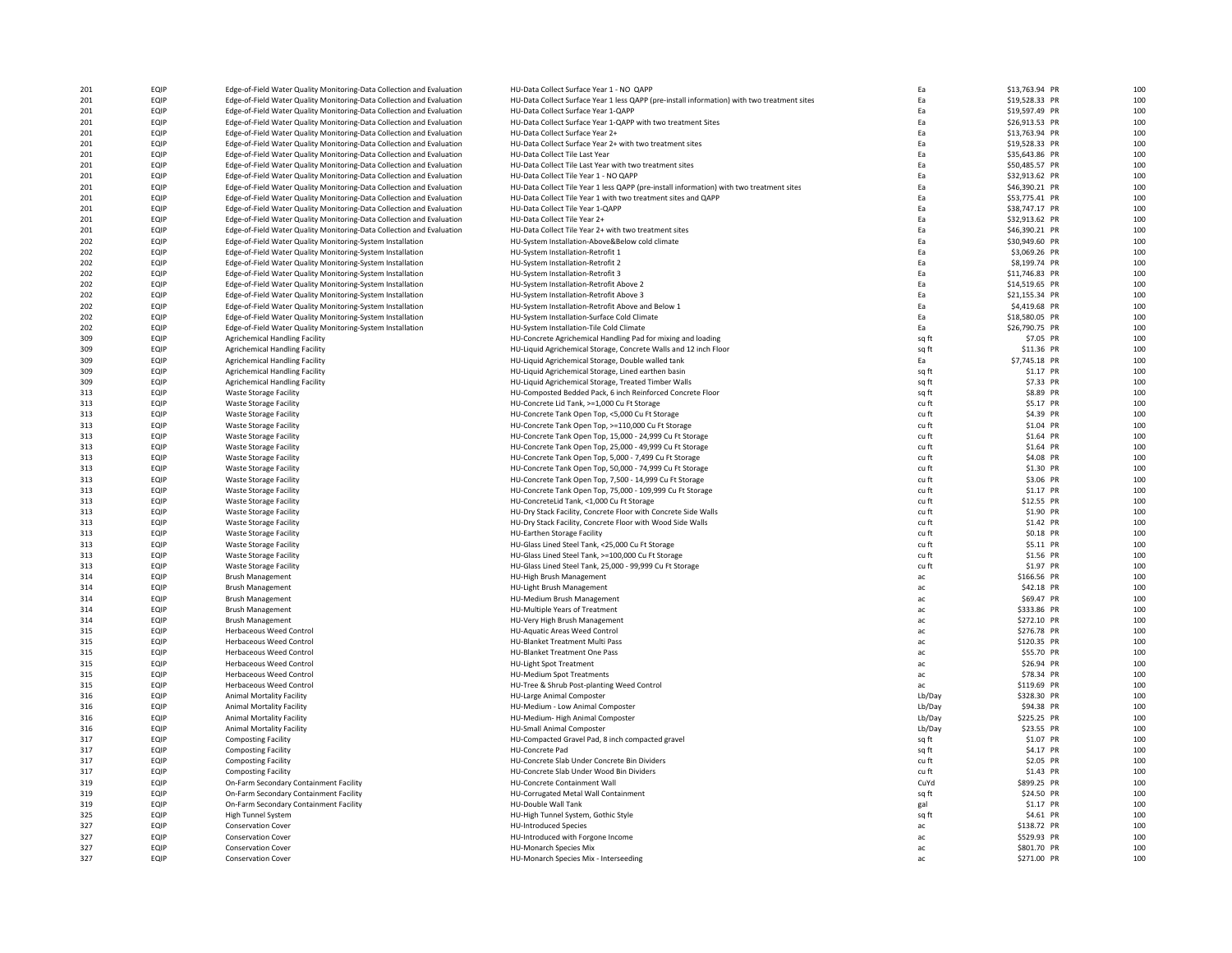| 327 | EQIP        | Conservation Cover                            | <b>HU-Native Species</b>                                           | ac      | \$164.53 PR    | 100 |
|-----|-------------|-----------------------------------------------|--------------------------------------------------------------------|---------|----------------|-----|
| 327 | EQIP        | Conservation Cover                            | HU-Native Species with Forgone Income                              | ac      | \$579.64 PR    | 100 |
| 327 | EQIP        | <b>Conservation Cover</b>                     | <b>HU-Pollinator Species</b>                                       | ac.     | \$539.60 PR    | 100 |
| 327 | EQIP        | <b>Conservation Cover</b>                     | HU-Pollinator Species with Forgone Income                          | ac.     | \$840.22 PR    | 100 |
| 328 | EQIP        | <b>Conservation Crop Rotation</b>             | HU-Basic Rotation Organic and Non-Organic                          | ac      | \$5.36 PR      | 100 |
| 328 | EQIP        | <b>Conservation Crop Rotation</b>             | HU-Specialty Crops Organic and Non-Organic                         | ac      | \$28.56 PR     | 100 |
| 329 | EQIP        | Residue and Tillage Management, No-Till       | HU-No Till Adaptive Management                                     | Ea      | \$2,907.78 PR  | 100 |
| 329 | EQIP        | Residue and Tillage Management, No-Till       | HU-No-Till/Strip-Till                                              | ac      | \$17.13 PR     | 100 |
| 333 | EQIP        | Amending Soil Properties with Gypsum Products | HU-Gypsum less than 1 ton per acre                                 | ac      | \$32.73 PR     | 100 |
| 334 | EQIP        | <b>Controlled Traffic Farming</b>             | <b>HU-Controlled Traffic</b>                                       | ac      | \$49.80 PR     | 100 |
| 338 | EQIP        | <b>Prescribed Burning</b>                     | HU-Grassland, > 10 acres                                           | ac.     | \$27.25 PR     | 100 |
| 338 | EQIP        | <b>Prescribed Burning</b>                     | HU-Grassland, Small acreage (<= 10 acres)                          | ac      | \$33.96 PR     | 100 |
| 340 | EQIP        | Cover Crop                                    | HU-Cover Crop - Basic and organic/non-organic                      | ac      | \$73.59 PR     | 100 |
| 340 | EQIP        | Cover Crop                                    | HU-Cover Crop Adaptive Management                                  | Ea      | \$2,247.52 PR  | 100 |
| 340 | EQIP        | Cover Crop                                    | HU-Winter Kill Cover Crop Species                                  | ac      | \$42.93 PR     | 100 |
| 342 | EQIP        | <b>Critical Area Planting</b>                 | HU-Native and Introduced Vegetation - Moderate Grading             | ac      | \$502.73 PR    | 100 |
| 342 | EQIP        | <b>Critical Area Planting</b>                 | HU-Small Area Disturbance                                          | kSqFt   | \$4.88 PR      | 100 |
| 342 | EQIP        | <b>Critical Area Planting</b>                 | HU-Vegetation-normal tillage (Organic and Non-Organic)             | ac      | \$163.88 PR    | 100 |
| 345 | EQIP        | Residue and Tillage Management, Reduced Till  | HU-Mulch till-Adaptive Management                                  | Ea      | \$3,466.15 PR  | 100 |
| 345 | EQIP        | Residue and Tillage Management, Reduced Till  | HU-Residue and Tillage Management, Reduced Till                    | ac      | \$18.19 PR     | 100 |
| 350 | EQIP        | Sediment Basin                                | HU-Embankment earthen basin with no pipe                           | CuYd    | \$4.73 PR      | 100 |
| 350 | EQIP        | Sediment Basin                                | HU-Embankment earthen basin with pipe                              | CuYd    | \$6.35 PR      | 100 |
| 350 | EQIP        | Sediment Basin                                | <b>HU-Excavated Basin</b>                                          | CuYd    | \$2.18 PR      | 100 |
| 351 | EQIP        | Well Decommissioning                          | HU-Drilled <= 100 ft                                               | Ea      | \$879.37 PR    | 100 |
| 351 | EQIP        | Well Decommissioning                          | HU-Drilled >100ft                                                  | ft      | \$6.35 PR      | 100 |
| 351 | EQIP        | Well Decommissioning                          |                                                                    | ft      | \$54.08 PR     | 100 |
|     |             |                                               | <b>HU-Hand Dug</b>                                                 |         |                |     |
| 355 | EQIP        | <b>Groundwater Testing</b>                    | <b>HU-Basic Water Test</b>                                         | Ea      | \$49.24 PR     | 100 |
| 355 | EQIP        | <b>Groundwater Testing</b>                    | <b>HU-Full Spectrum Test</b>                                       | Ea      | \$245.80 PR    | 100 |
| 355 | EQIP        | <b>Groundwater Testing</b>                    | <b>HU-Specialty Water Test</b>                                     | Ea      | \$201.87 PR    | 100 |
| 356 | EQIP        | Dike                                          | HU-Dike                                                            | CuYd    | \$4.51 PR      | 100 |
| 356 | EQIP        | Dike                                          | HU-Dike with 1&2 Stone                                             | CuYd    | \$6.73 PR      | 100 |
| 356 | EQIP        | Dike                                          | HU-Dike with Core Trench                                           | CuYd    | \$5.95 PR      | 100 |
| 356 | EQIP        | Dike                                          | HU-Dike with Rip Rap                                               | CuYd    | \$8.08 PR      | 100 |
| 359 | EQIP        | Waste Treatment Lagoon                        | HU-Waste Treatment Lagoon                                          | cu ft   | \$0.14 PR      | 100 |
| 360 | EQIP        | <b>Waste Facility Closure</b>                 | HU-Demolition of Concrete Waste Storage Structure, Walls <= 6 Foot | sq ft   | \$4.33 PR      | 100 |
| 360 | EQIP        | <b>Waste Facility Closure</b>                 | HU-Demolition of Concrete Waste Storage Structure, Walls >6 ft     | sq ft   | \$2.08 PR      | 100 |
| 360 | EQIP        | <b>Waste Facility Closure</b>                 | HU-Earthen Basin Closure no Sludge Removal                         | cu ft   | \$0.21 PR      | 100 |
| 360 | EQIP        | <b>Waste Facility Closure</b>                 | HU-Earthen Basin Closure with Sludge Removal                       | cu ft   | \$0.89 PR      | 100 |
| 362 | EQIP        | Diversion                                     | HU-Large, >=3 CY/FT                                                | ft      | \$8.70 PR      | 100 |
| 362 | EQIP        | Diversion                                     | HU-Medium, 2 - 2.9 CY/FT                                           | ft      | \$6.41 PR      | 100 |
| 362 | EQIP        | Diversion                                     | HU-Small, <2 CY/FT                                                 | ft      | \$2.99 PR      | 100 |
| 366 | EQIP        | Anaerobic Digester                            | HU-Covered Lagoon/Holding Pond                                     | ani unt | \$97.54 PR     | 100 |
| 366 | EQIP        | Anaerobic Digester                            | HU-Large Complete Mix >2,000 AU                                    | ani unt | \$422.16 PR    | 100 |
| 366 | EQIP        | Anaerobic Digester                            | HU-Large Plug Flow >2000 AU                                        | ani unt | \$786.56 PR    | 100 |
| 366 | EQIP        | Anaerobic Digester                            | HU-Medium Complete Mix 1000-2000 AU                                | ani unt | \$619.34 PR    | 100 |
| 366 | EQIP        | Anaerobic Digester                            | HU-Medium Plug Flow 1000-2000 AU                                   | ani unt | \$926.18 PR    | 100 |
| 366 | EQIP        | Anaerobic Digester                            | HU-Small Complete Mix <1000 AU                                     | ani unt | \$645.82 PR    | 100 |
| 366 | EQIP        | Anaerobic Digester                            | HU-Small Plug Flow <1000 AU                                        | ani unt | \$1,187.70 PR  | 100 |
| 367 | EQIP        | Roofs and Covers                              | HU-Flexible Membrane Cover                                         | sq ft   | \$4.61 PR      | 100 |
| 367 | EQIP        | Roofs and Covers                              | HU-Flexible Membrane Cover with gas collection                     | sq ft   | \$8.27 PR      | 100 |
| 367 | EQIP        | Roofs and Covers                              | <b>HU-Modular Floating Cover</b>                                   | sq ft   | \$5.91 PR      | 100 |
| 367 | EQIP        | Roofs and Covers                              | HU-Roof structure with foundation                                  | sq ft   | \$9.18 PR      | 100 |
| 367 | EQIP        | Roofs and Covers                              | HU-Roof Structure, 33 feet to 60 feet Wide                         | sq ft   | \$7.65 PR      | 100 |
| 367 | EQIP        | <b>Roofs and Covers</b>                       | HU-Roof Structure, less than 33 feet Wide                          | sq ft   | \$8.26 PR      | 100 |
| 367 | EQIP        | Roofs and Covers                              | HU-Roof Structure, more than 60 feet Wide                          | sq ft   | \$4.42 PR      | 100 |
| 368 | EQIP        | <b>Emergency Animal Mortality Management</b>  | HU-Burial                                                          | ani unt | \$85.18 PR     | 100 |
| 368 | EQIP        | <b>Emergency Animal Mortality Management</b>  | <b>HU-In-House Composting</b>                                      | ani unt | \$57.99 PR     | 100 |
| 371 | EQIP        | Air Filtration and Scrubbing                  | HU-Single Pit Fan Biofilter                                        | Ea      | \$12,142.00 PR | 100 |
| 374 | EQIP        | <b>FARMSTEAD ENERGY IMPROVEMENT</b>           | HU-Controller - Mult Function Multiple Environmental Condition     | Ea      | \$3,114.20 PR  | 100 |
| 374 | EQIP        | <b>FARMSTEAD ENERGY IMPROVEMENT</b>           | HU-Controller - Multi Function Single Environmental Condition      | Ea      | \$1,145.44 PR  | 100 |
|     | EQIP        | FARMSTEAD ENERGY IMPROVEMENT                  | HU-Controller - Single Function                                    | Ea      | \$121.36 PR    | 100 |
| 374 |             |                                               |                                                                    |         |                |     |
| 374 | EQIP        | FARMSTEAD ENERGY IMPROVEMENT                  | HU-Controller - Variable Speed Drive for <= 1 HP Motor             | HP      | \$765.19 PR    | 100 |
| 374 | EQIP        | FARMSTEAD ENERGY IMPROVEMENT                  | HU-Controller - Variable Speed Drive for >= 50 HP Motor            | HP      | \$120.41 PR    | 100 |
| 374 | EQIP        | FARMSTEAD ENERGY IMPROVEMENT                  | HU-Controller - Variable Speed Drive for >1 to <10 HP Motor        | HP      | \$607.15 PR    | 100 |
| 374 | EQIP        | FARMSTEAD ENERGY IMPROVEMENT                  | HU-Controller - Variable Speed Drive for 10 to <50 HP Motor        | HP      | \$349.21 PR    | 100 |
| 374 | EQIP        | <b>FARMSTEAD ENERGY IMPROVEMENT</b>           | HU-Heating - Attic Heat Recovery Vents                             | Fa      | \$156.13 PR    | 100 |
| 374 | <b>FOIP</b> | FARMSTEAD ENERGY IMPROVEMENT                  | HU-Heating - Building                                              | kBTU/Hr | \$11.67 PR     | 100 |
| 374 | EQIP        | FARMSTEAD ENERGY IMPROVEMENT                  | HU-Heating - Radiant Systems                                       | kBTU/Hr | \$11.37 PR     | 100 |
| 374 | EQIP        | FARMSTEAD ENERGY IMPROVEMENT                  | HU-Refrigeration - Compressor Heat Recovery System                 | Ea      | \$3,524.08 PR  | 100 |
| 374 | EQIP        | FARMSTEAD ENERGY IMPROVEMENT                  | HU-Refrigeration - Plate Cooler                                    | Ea      | \$4,688.01 PR  | 100 |
| 374 | EQIP        | FARMSTEAD ENERGY IMPROVEMENT                  | HU-Refrigeration - Scroll Compressor                               | HP      | \$784.65 PR    | 100 |
| 374 | EQIP        | FARMSTEAD ENERGY IMPROVEMENT                  | HU-Ventilation - Cool Cell, Evaporative Cooling System             | sa ft   | \$26.51 PR     | 100 |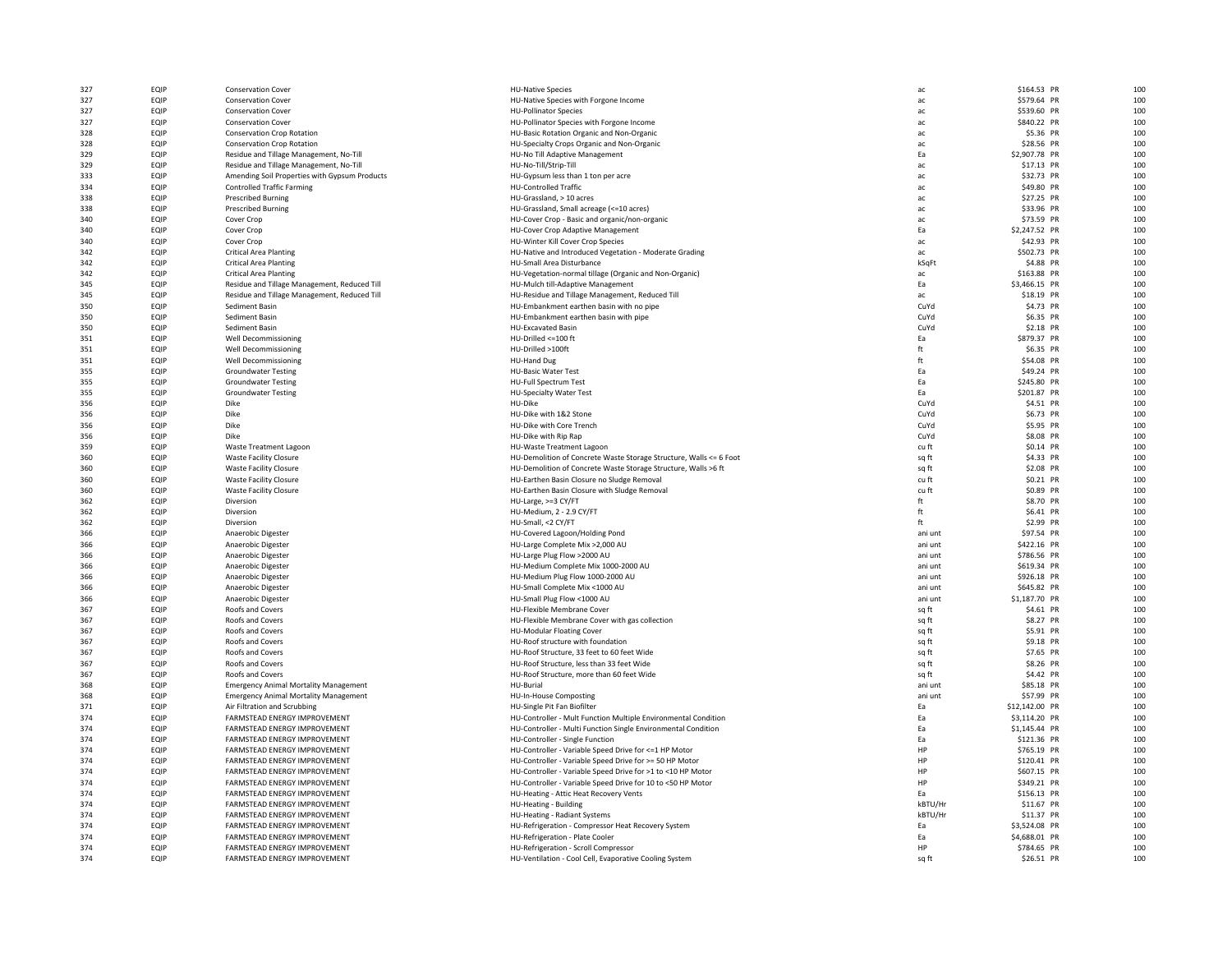| 374 | EQIP | FARMSTEAD ENERGY IMPROVEMENT         | HU-Ventilation - Exhaust                                              | Ea      | \$1,271.86 PR | 100 |
|-----|------|--------------------------------------|-----------------------------------------------------------------------|---------|---------------|-----|
| 374 | EQIP | FARMSTEAD ENERGY IMPROVEMENT         | HU-Ventilation - Horizontal Air Flow/Stir Fan                         | Ea      | \$202.85 PR   | 100 |
| 378 | EQIP | Pond                                 | HU-Embankment, >12in Pipe                                             | CuYd    | \$4.12 PR     | 100 |
| 378 | EQIP | Pond                                 | HU-Embankment, 4in-6in Pipe                                           | CuYd    | \$3.72 PR     | 100 |
|     |      |                                      |                                                                       |         |               |     |
| 378 | EQIP | Pond                                 | HU-Embankment, 8in-12in Pipe                                          | CuYd    | \$3.90 PR     | 100 |
| 378 | EQIP | Pond                                 | HU-Embankment, Tile Conduit                                           | CuYd    | \$2.84 PR     | 100 |
| 380 | EQIP | Windbreak/Shelterbelt Establishment  | HU-1 row windbreak, bare-root shrub seedling planting stock           | ft      | \$0.49 PR     | 100 |
| 380 | EQIP | Windbreak/Shelterbelt Establishment  | HU-1 row windbreak, bare-root tree seedling planting stock            | ft      | \$0.35 PR     | 100 |
| 380 | EQIP | Windbreak/Shelterbelt Establishment  | HU-1 row windbreak, containerized shrub planting stock                | ft      | \$2.32 PR     | 100 |
| 382 | EQIP | Fence                                | HU-Permanent Barbed Wire Multi Strand                                 | ft      | \$1.84 PR     | 100 |
|     |      |                                      |                                                                       |         |               |     |
| 382 | EQIP | Fence                                | HU-Permanent High Tensile Electric 2-3 Strand                         | ft      | \$1.34 PR     | 100 |
| 382 | EQIP | Fence                                | HU-Permanent High Tensile Electric Single Strand                      | ft      | \$0.91 PR     | 100 |
| 382 | EQIP | Fence                                | HU-Permanent High Tensile, Minimum 4 Strand, Posts >18ft Centers      | ft      | \$1.64 PR     | 100 |
| 382 | EQIP | Fence                                | HU-Permanent High Tensile, Minimum 4 Strand, Posts 12 to 18ft Centers | ft      | \$2.04 PR     | 100 |
| 382 | EQIP | Fence                                | HU-Permanent Wildlife Exclusion                                       | ft      | \$6.38 PR     | 100 |
|     |      |                                      |                                                                       |         |               |     |
| 382 | EQIP | Fence                                | HU-Permanent Woven Wire                                               | ft      | \$2.26 PR     | 100 |
| 382 | EQIP | Fence                                | HU-Safety                                                             | ft      | \$4.69 PR     | 100 |
| 386 | EQIP | Field Border                         | HU-Field Border, Introduced Species                                   | ac      | \$75.62 PR    | 100 |
| 386 | EQIP | Field Border                         | HU-Field Border, Introduced Species, Forgone Income                   | ac      | \$405.68 PR   | 100 |
| 386 | EQIP | Field Border                         | HU-Field Border, Native Species                                       | ac      | \$108.82 PR   | 100 |
|     |      |                                      |                                                                       |         |               |     |
| 386 | EQIP | Field Border                         | HU-Field Border, Native Species, Forgone Income                       | ac      | \$523.93 PR   | 100 |
| 386 | EQIP | Field Border                         | HU-Field Border, Pollinator                                           | ac      | \$160.47 PR   | 100 |
| 386 | EQIP | Field Border                         | HU-Field Border, Pollinator, Forgone Income                           | ac      | \$575.58 PR   | 100 |
| 390 | EQIP | Riparian Herbaceous Cover            | <b>HU-Native Grass</b>                                                | ac      | \$663.83 PR   | 100 |
| 390 | EQIP | Riparian Herbaceous Cover            | HU-Pollinator                                                         | ac      | \$617.41 PR   | 100 |
| 390 | EQIP | Riparian Herbaceous Cover            | HU-Prairie Cordgrass Restoration                                      | ac      | \$1,008.69 PR | 100 |
|     |      |                                      |                                                                       |         |               |     |
| 391 | EQIP | <b>Riparian Forest Buffer</b>        | HU-Bareroot shrubs, each                                              | Ea      | \$1.17 PR     | 100 |
| 391 | EQIP | <b>Riparian Forest Buffer</b>        | HU-Bareroot trees, each                                               | Ea      | \$1.66 PR     | 100 |
| 391 | EQIP | <b>Riparian Forest Buffer</b>        | HU-Container Tress and Shrubs (3 gallon), Each                        | Ea      | \$18.68 PR    | 100 |
| 391 | EQIP | Riparian Forest Buffer               | <b>HU-Direct Seeding</b>                                              | ac      | \$738.27 PR   | 100 |
| 393 | EQIP | <b>Filter Strip</b>                  | HU-Filter Strip, Introduced species                                   | ac      | \$151.21 PR   | 100 |
|     |      |                                      |                                                                       |         |               | 100 |
| 393 | EQIP | <b>Filter Strip</b>                  | HU-Filter Strip, Introduced species, Forgone Income                   | ac      | \$566.31 PR   |     |
| 393 | EQIP | <b>Filter Strip</b>                  | HU-Filter Strip, Native species                                       | ac      | \$144.96 PR   | 100 |
| 393 | EQIP | <b>Filter Strip</b>                  | HU-Filter Strip, Native species, Forgone Income                       | ac      | \$580.78 PR   | 100 |
| 394 | EQIP | Firebreak                            | HU-Constructed - Light Equipment                                      | ft      | \$0.05 PR     | 100 |
| 394 | EQIP | Firebreak                            | HU-Vegetated permanent firebreak                                      | ft      | \$0.14 PR     | 100 |
| 396 | EQIP |                                      | <b>HU-Culvert Replacement</b>                                         | Ea      | \$4,297.08 PR | 100 |
|     |      | Aquatic Organism Passage             |                                                                       |         |               |     |
| 410 | EQIP | <b>Grade Stabilization Structure</b> | HU-Concrete Block Chute                                               | sq ft   | \$8.94 PR     | 100 |
| 410 | EQIP | <b>Grade Stabilization Structure</b> | HU-Concrete Drop Box with PVC outlet pipe                             | ft      | \$53.43 PR    | 100 |
| 410 | EQIP | <b>Grade Stabilization Structure</b> | HU-Concrete Drop Structure                                            | CuYd    | \$737.76 PR   | 100 |
| 410 | EQIP | <b>Grade Stabilization Structure</b> | HU-Embankment >12in                                                   | CuYd    | \$4.10 PR     | 100 |
| 410 | EQIP | <b>Grade Stabilization Structure</b> | HU-Embankment 4in-6in Pipe                                            | CuYd    | \$3.71 PR     | 100 |
|     | EQIP | <b>Grade Stabilization Structure</b> |                                                                       |         |               | 100 |
| 410 |      |                                      | HU-Embankment 8in-12in Pipe                                           | CuYd    | \$3.90 PR     |     |
| 410 | EQIP | <b>Grade Stabilization Structure</b> | HU-Embankment Tile Conduit                                            | CuYd    | \$2.84 PR     | 100 |
| 410 | EQIP | <b>Grade Stabilization Structure</b> | HU-Full Flow Straight Pipe                                            | DialnFt | \$5.09 PR     | 100 |
| 410 | EQIP | <b>Grade Stabilization Structure</b> | <b>HU-Gabion Chute</b>                                                | CuYd    | \$269.87 PR   | 100 |
| 410 | EQIP | <b>Grade Stabilization Structure</b> | HU-Geotextile Reinforced Vegetated Outlet                             | sq ft   | \$2.40 PR     | 100 |
| 410 | EQIP | <b>Grade Stabilization Structure</b> | HU-Grouted Rock Rip Rap Chute                                         | CuYd    | \$90.27 PR    | 100 |
|     |      |                                      |                                                                       |         |               |     |
| 410 | EQIP | <b>Grade Stabilization Structure</b> | HU-Open Flow Drop Spillway                                            | sq ft   | \$128.94 PR   | 100 |
| 410 | EQIP | <b>Grade Stabilization Structure</b> | HU-Open Flow Drop Spillway-High overfall or sheet pile                | sq ft   | \$216.34 PR   | 100 |
| 410 | EQIP | <b>Grade Stabilization Structure</b> | HU-Pipe Drop, Smooth Steel or CMP                                     | sq ft   | \$12.35 PR    | 100 |
| 410 | EQIP | <b>Grade Stabilization Structure</b> | HU-Rock Rip Rap Chute                                                 | CuYd    | \$62.47 PR    | 100 |
| 410 | EQIP | <b>Grade Stabilization Structure</b> | HU-Side Inlet                                                         | ft      | \$60.26 PR    | 100 |
| 410 | EQIP | <b>Grade Stabilization Structure</b> | HU-Treated Wood Drop Structure                                        | sq ft   | \$35.00 PR    | 100 |
|     |      |                                      |                                                                       |         |               |     |
| 412 | EQIP | Grassed Waterway                     | HU-<35 foot top width                                                 | ac      | \$2,776.25 PR | 100 |
| 412 | EQIP | Grassed Waterway                     | HU-<35 foot topwidth with checks                                      | ac      | \$3,646.74 PR | 100 |
| 412 | EQIP | Grassed Waterway                     | HU->55 foot topwidth                                                  | ac      | \$3,546.89 PR | 100 |
| 412 | EQIP | Grassed Waterway                     | HU->55 foot topwidth with checks                                      | ac      | \$4,475.25 PR | 100 |
| 412 | EQIP | Grassed Waterway                     | HU-35-55 foot topwidth                                                | ac      | \$2,934.04 PR | 100 |
|     |      |                                      |                                                                       |         |               |     |
| 412 | EQIP | Grassed Waterway                     | HU-35-55 foot topwidth with checks                                    | ac      | \$3,918.00 PR | 100 |
| 422 | EQIP | <b>Hedgerow Planting</b>             | HU-1 row hedgerow, bare-root shrub seedling planting stock            | ft      | \$0.43 PR     | 100 |
| 422 | EQIP | <b>Hedgerow Planting</b>             | HU-1 row hedgerow, bare-root tree seedling planting stock             | ft      | \$0.31 PR     | 100 |
| 430 | EQIP | <b>Irrigation Pipeline</b>           | HU-Micro Irrigation Pipeline                                          | ft      | \$2.73 PR     | 100 |
| 441 | EQIP | Irrigation System, Microirrigation   | HU-Potted Plant or Nursery Microirrigation System                     | sq ft   | \$0.25 PR     | 100 |
|     |      |                                      |                                                                       |         |               |     |
| 441 | EQIP | Irrigation System, Microirrigation   | HU-Seasonal High Tunnel Microirrigation System                        | Ea      | \$304.66 PR   | 100 |
| 441 | EQIP | Irrigation System, Microirrigation   | HU-Specialty Crop Microirrigation System                              | ac      | \$1,745.92 PR | 100 |
| 441 | EQIP | Irrigation System, Microirrigation   | HU-Trees and Shrubs Microirrigation System                            | sq ft   | \$0.03 PR     | 100 |
| 449 | EQIP | <b>Irrigation Water Management</b>   | <b>HU-Advanced IWM</b>                                                | ac      | \$16.18 PR    | 100 |
| 449 | EQIP | <b>Irrigation Water Management</b>   | HU-IWM for microirrgation systems and specialty crops                 | ac      | \$51.43 PR    | 100 |
| 449 | EQIP |                                      | HU-IWM for row crops                                                  |         | \$10.37 PR    | 100 |
|     |      | <b>Irrigation Water Management</b>   |                                                                       | ac      |               |     |
| 449 | EQIP | <b>Irrigation Water Management</b>   | HU-IWM for Seasonal High Tunnels                                      | Ea      | \$385.74 PR   | 100 |
| 449 | EQIP | <b>Irrigation Water Management</b>   | <b>HU-Soil Moisture Sensors</b>                                       | Fa      | \$1,120.60 PR | 100 |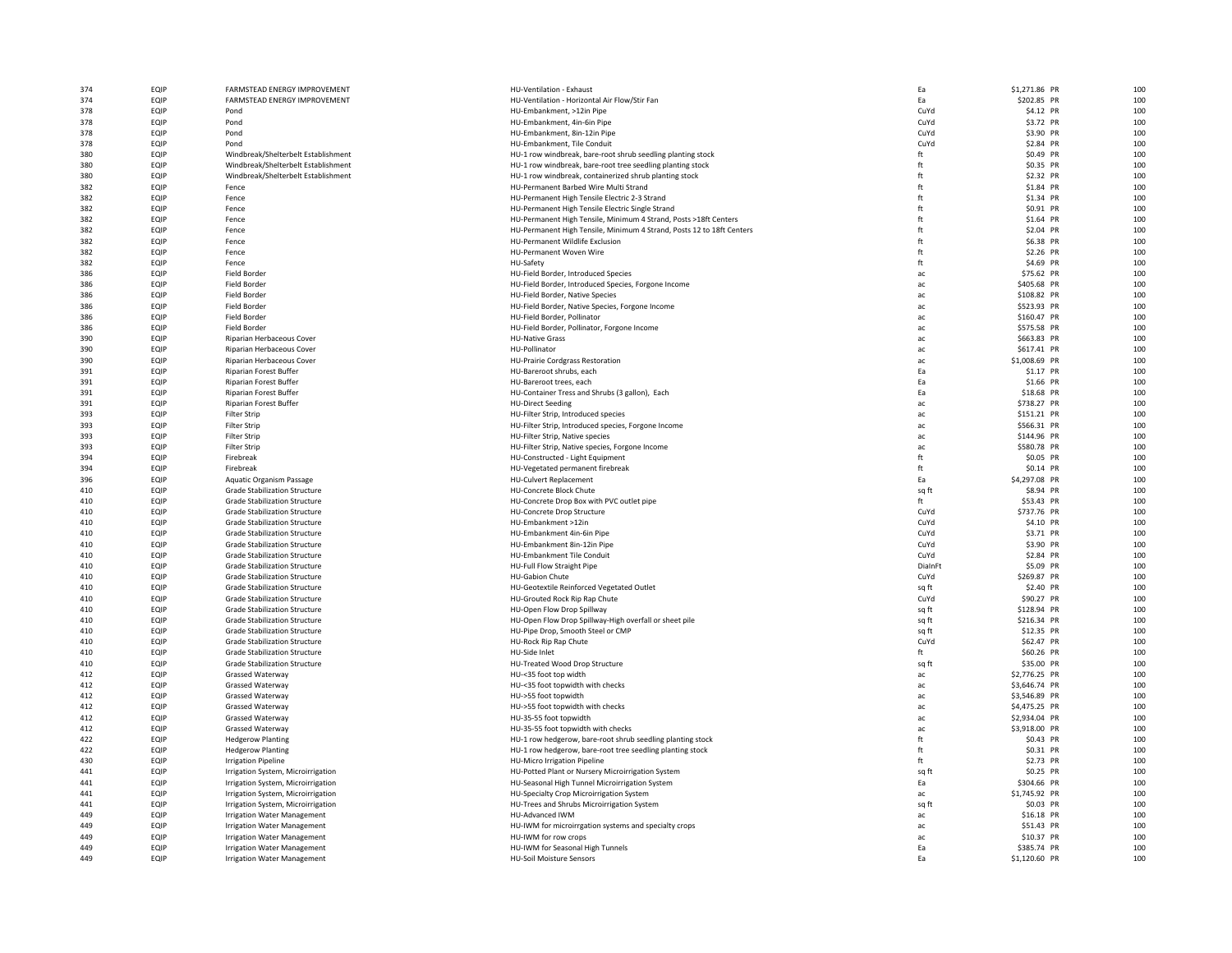| 449 | EQIP | <b>Irrigation Water Management</b>               | HU-Soil Moisture Sensors with Data Recorder                                       | Ea    | \$1,676.70 PR  | 100 |
|-----|------|--------------------------------------------------|-----------------------------------------------------------------------------------|-------|----------------|-----|
| 468 | EQIP | Lined Waterway or Outlet                         | HU-Rock Lined - 12in                                                              | sq ft | \$2.84 PR      | 100 |
| 468 | EQIP | Lined Waterway or Outlet                         | HU-Rock Lined - 24in                                                              | sq ft | \$6.30 PR      | 100 |
| 472 | EQIP | <b>Access Control</b>                            | HU-Animal exclusion from sensitive areas                                          | ac    | \$44.26 PR     | 100 |
| 484 | EQIP | Mulching                                         | HU-Erosion Control Blanket for Endangered Species, Vegetation Establishment       | ac    | \$8,356.21 PR  | 100 |
| 484 | EQIP | Mulching                                         | HU-Erosion Control Blanket, Vegetation Establishment                              | ac    | \$6,973.38 PR  | 100 |
| 484 | EQIP | Mulching                                         | HU-Natural Material, Soil Moisture Management                                     | ac    | \$379.02 PR    | 100 |
| 484 | EQIP | Mulching                                         | HU-Natural Material, Soil Moisture Management, Seasonal High Tunnel               | Ea    | \$33.36 PR     | 100 |
| 484 | EQIP | Mulching                                         | HU-Natural Material, Vegetation Establishment                                     | ac    | \$287.87 PR    | 100 |
| 484 | EQIP | Mulching                                         | HU-Synthetic Material, Soil Moisture Management                                   | ac    | \$1,545.38 PR  | 100 |
| 484 | EQIP | Mulching                                         | HU-Synthetic Material, Soil Moisture Management, Seasonal High Tunnel             | Ea    | \$68.21 PR     | 100 |
| 484 | EQIP | Mulching                                         | HU-Tree and Shrub, Individual Treatment, Soil Moisture Management                 | Ea    | \$2.29 PR      | 100 |
| 490 | EQIP | Tree/Shrub Site Preparation                      | <b>HU-Chemical Application</b>                                                    | ac    | \$48.85 PR     | 100 |
| 490 | EQIP | Tree/Shrub Site Preparation                      | HU-Heavy Mechanical with Chemical                                                 | ac    | \$290.35 PR    | 100 |
| 490 | EQIP | Tree/Shrub Site Preparation                      | <b>HU-Light Mechanical</b>                                                        | ac    | \$47.48 PR     | 100 |
|     |      |                                                  |                                                                                   |       |                |     |
| 490 | EQIP | Tree/Shrub Site Preparation                      | HU-Light Mechanical with Chemical                                                 | ac    | \$96.33 PR     | 100 |
| 490 | EQIP | Tree/Shrub Site Preparation                      | HU-Spray, Cross Rip ARRI                                                          | ac    | \$534.52 PR    | 100 |
| 500 | EQIP | <b>Obstruction Removal</b>                       | HU-Removal and Disposal of Concrete Slab                                          | sq ft | \$0.68 PR      | 100 |
| 500 | EQIP | <b>Obstruction Removal</b>                       | HU-Removal and Disposal of Fence, Feedlot                                         | ft    | \$2.61 PR      | 100 |
| 511 | EQIP | Forage Harvest Management                        | HU-Improved Forage Quality                                                        | ac    | \$4.41 PR      | 100 |
| 511 | EQIP | Forage Harvest Management                        | HU-Perennial Crops - Delayed Mowing                                               | ac    | \$5.24 PR      | 100 |
| 511 | EQIP | Forage Harvest Management                        | <b>HU-Preemptive Harvest</b>                                                      | ac    | \$4.41 PR      | 100 |
| 512 | EQIP | Forage and Biomass Planting                      | HU-Interseed Legumes and/or forbs Organic                                         | ac    | \$150.52 PR    | 100 |
| 512 | EQIP | Forage and Biomass Planting                      | HU-Interseeding Legumes and/or forbs                                              | ac    | \$157.29 PR    | 100 |
| 512 | EQIP | Forage and Biomass Planting                      | HU-Introduced Grass Establishment or Renovation                                   | ac    | \$208.93 PR    | 100 |
| 512 | EQIP | Forage and Biomass Planting                      | HU-Introduced Grass Establishment or Renovation Organic                           | ac    | \$221.86 PR    | 100 |
| 512 | EQIP | Forage and Biomass Planting                      | HU-Native Grass Establishment or Renovation - no fertility                        | ac    | \$359.04 PR    | 100 |
| 512 | EQIP | Forage and Biomass Planting                      | HU-Native Grass Establishment or Renovation - no fertility Organic                | ac    | \$369.81 PR    | 100 |
| 512 | EQIP | Forage and Biomass Planting                      | HU-Native Grass Establishment or Renovation - with fertility                      | ac    | \$401.79 PR    | 100 |
| 512 | EQIP | Forage and Biomass Planting                      | HU-Native Grass Establishment or Renovation - with fertility Organic              | ac    | \$407.26 PR    | 100 |
| 512 | EQIP | Forage and Biomass Planting                      | HU-Pasture Renovation Utilizing Interim Seeding                                   | ac    | \$295.50 PR    | 100 |
| 516 | EQIP | Livestock Pipeline                               | HU-Above Ground Pipeline                                                          | ft    | \$0.96 PR      | 100 |
| 516 | EQIP | Livestock Pipeline                               | <b>HU-Bedded Pipeline</b>                                                         | ft    | \$3.81 PR      | 100 |
| 516 | EQIP | Livestock Pipeline                               | HU-Buried Pipeline, < 2in Plastic                                                 | ft    | \$2.15 PR      | 100 |
| 516 | EQIP | Livestock Pipeline                               | HU-Buried Pipeline, >3in                                                          | ft    | \$5.63 PR      | 100 |
| 516 | EQIP | Livestock Pipeline                               | HU-Buried Pipeline, 2in - 3in Plastic                                             | ft    | \$3.17 PR      | 100 |
| 516 | EQIP | Livestock Pipeline                               | HU-Cased Pipeline with Boring                                                     | ft    | \$89.48 PR     | 100 |
| 520 | EQIP | Pond Sealing or Lining, Compacted Soil Treatment | HU-Bentonite Treatment - Covered                                                  | CuYd  | \$75.92 PR     | 100 |
|     |      |                                                  |                                                                                   |       |                |     |
| 520 | EQIP | Pond Sealing or Lining, Compacted Soil Treatment | HU-Compacted Earth Liner with Soil Cover                                          | CuYd  | \$8.74 PR      | 100 |
| 520 | EQIP | Pond Sealing or Lining, Compacted Soil Treatment | HU-Soil Dispersant - Covered                                                      | CuYd  | \$5.08 PR      | 100 |
| 522 | EQIP | Pond Sealing or Lining, Concrete                 | HU-Reinforced concrete liner                                                      | sq ft | \$5.51 PR      | 100 |
| 528 | EQIP | <b>Prescribed Grazing</b>                        | HU-Biological Control with Grazing Animals                                        | ac    | \$746.99 PR    | 100 |
| 528 | EQIP | <b>Prescribed Grazing</b>                        | HU-Deferment for Wildlife                                                         | ac    | \$56.90 PR     | 100 |
| 528 | EQIP | <b>Prescribed Grazing</b>                        | HU-Enhanced - Strip Grazing                                                       | ac    | \$64.24 PR     | 100 |
| 528 | EQIP | <b>Prescribed Grazing</b>                        | <b>HU-High Density Grazing</b>                                                    | ac    | \$73.64 PR     | 100 |
| 528 | EQIP | <b>Prescribed Grazing</b>                        | HU-High Intensity, <= 2 Day Rotation Frequency                                    | ac    | \$53.03 PR     | 100 |
| 528 | EQIP | <b>Prescribed Grazing</b>                        | HU-Low Intensity, > 7 Day Rotation Frequency                                      | ac    | \$24.48 PR     | 100 |
| 528 | EQIP | <b>Prescribed Grazing</b>                        | HU-Medium Intensity, 7-3 Days Rotation Frequency                                  | ac    | \$37.32 PR     | 100 |
| 533 | EQIP | <b>Pumping Plant</b>                             | <b>HU-Irrigation Pump</b>                                                         | Ea    | \$27,756.04 PR | 100 |
| 533 | EQIP | <b>Pumping Plant</b>                             | HU-Large Wastewater Fuel Driven Pump > 50 Hp                                      | Ea    | \$28,709.10 PR | 100 |
| 533 | EQIP | <b>Pumping Plant</b>                             | HU-Livestock Water, Deep Well Pump (> 25 ft deep) with Buried Pump House          | Ea    | \$3,555.05 PR  | 100 |
| 533 | EQIP | <b>Pumping Plant</b>                             | HU-Livestock Water, Deep Well Pump (> 25ft deep) with Above Ground Pump House     | Ea    | \$2,527.62 PR  | 100 |
| 533 | EQIP | <b>Pumping Plant</b>                             | HU-Livestock Water, Deep Well Pump (>25 ft deep)                                  | Ea    | \$1,701.88 PR  | 100 |
| 533 | EQIP | <b>Pumping Plant</b>                             | HU-Livestock Water, Shallow Well Pump (<= 25 ft deep)                             | Ea    | \$1,342.53 PR  | 100 |
| 533 | EQIP | <b>Pumping Plant</b>                             | HU-Livestock Water, Shallow Well Pump (<= 25 ft deep) with Buried Pump House      | Ea    | \$3,203,89 PR  | 100 |
| 533 | EQIP | <b>Pumping Plant</b>                             | HU-Livestock Water, Shallow Well Pump (<= 25ft deep) with Above Ground Pump House | Ea    | \$2,168.27 PR  | 100 |
| 533 | EQIP | <b>Pumping Plant</b>                             | HU-Manure Pump >5 Hp                                                              | Ea    | \$7,158.84 PR  | 100 |
| 533 | EQIP | <b>Pumping Plant</b>                             | HU-Micro Irrigation Pump                                                          | Ea    | \$1,402.73 PR  | 100 |
| 533 | EQIP | <b>Pumping Plant</b>                             | <b>HU-Milk Transfer Pump</b>                                                      | Ea    | \$532.49 PR    | 100 |
| 533 | EQIP | <b>Pumping Plant</b>                             | HU-Pump with Sump                                                                 | Ea    | \$3,228.92 PR  | 100 |
| 533 | EQIP | <b>Pumping Plant</b>                             | HU-Small Wastewater Fuel Driven Pump <= 50 Hp                                     | Ea    | \$22,216.87 PR | 100 |
| 533 | EQIP | <b>Pumping Plant</b>                             | HU-Solar Pump for Deep Well                                                       | Ea    | \$9,481.02 PR  | 100 |
| 533 | EQIP | <b>Pumping Plant</b>                             | HU-Solar Pump for Pond                                                            | Ea    | \$2,527.59 PR  | 100 |
| 533 | EQIP | <b>Pumping Plant</b>                             | HU-Solar Pump for Shallow Well or Spring Development                              | Ea    | \$2,964.18 PR  | 100 |
| 533 | EQIP | <b>Pumping Plant</b>                             | HU-Vacuum Pump                                                                    | Ea    | \$4,875.04 PR  | 100 |
| 533 | EQIP | <b>Pumping Plant</b>                             | HU-Wastewater Pump < 1 Hp                                                         | Ea    | \$1,125.97 PR  | 100 |
| 533 | EQIP | <b>Pumping Plant</b>                             | HU-Wastewater Pump 1-5 Hp                                                         | Ea    | \$2,957.38 PR  | 100 |
| 533 | EQIP | <b>Pumping Plant</b>                             | HU-Windmill-Powered Pump                                                          | ft    | \$930.22 PR    | 100 |
| 554 | EQIP | Drainage Water Management                        | HU-<= 10 Acres per Structure                                                      | ac    | \$9.16 PR      | 100 |
| 554 | EQIP | Drainage Water Management                        | HU->10 Acres per Structure                                                        | ac    | \$6.10 PR      | 100 |
| 558 | EQIP | Roof Runoff Structure                            | HU-RockTrenchDrain                                                                | ft    | \$8.93 PR      | 100 |
| 558 | EQIP | Roof Runoff Structure                            | HU-RoofGutter,Large                                                               | ft    | \$22.40 PR     | 100 |
|     |      |                                                  |                                                                                   |       |                |     |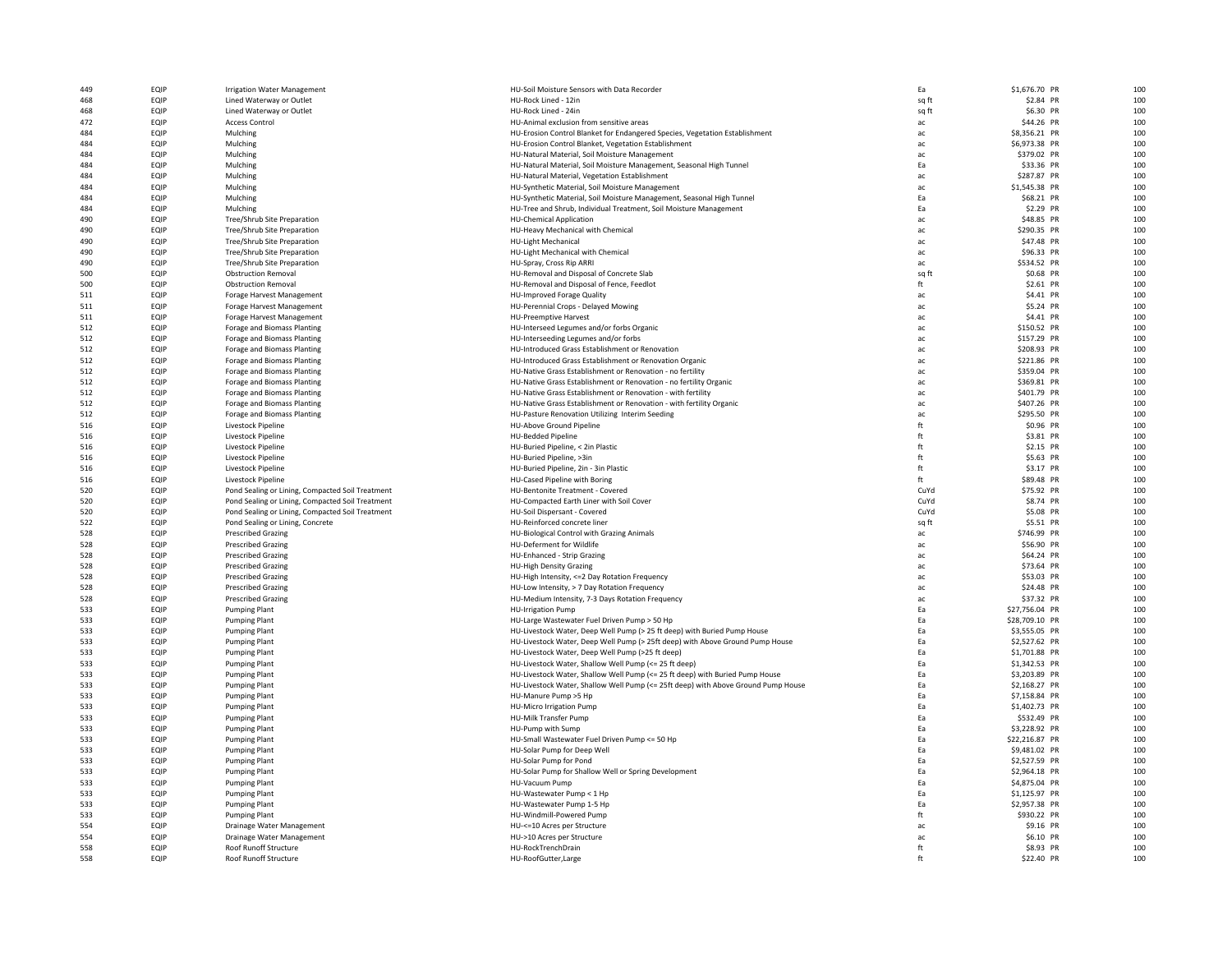| 558 | EQIP | Roof Runoff Structure                              | HU-RoofGutter, Med                                                                                                              | ft      | \$11.72 PR    | 100 |
|-----|------|----------------------------------------------------|---------------------------------------------------------------------------------------------------------------------------------|---------|---------------|-----|
| 558 | EQIP | Roof Runoff Structure                              | HU-RoofGutter.Small                                                                                                             | ft      | \$8.13 PR     | 100 |
| 560 | EQIP | <b>Access Road</b>                                 | HU-New gravel road, 8in x 10ft, wet level terrain                                                                               | ft      | \$12.08 PR    | 100 |
|     |      |                                                    |                                                                                                                                 |         |               | 100 |
| 560 | EQIP | Access Road                                        | HU-New gravel road, 8in x 12ft, wet level terrain                                                                               | ft      | \$14.08 PR    |     |
| 560 | EQIP | <b>Access Road</b>                                 | HU-New gravel road, 8in x 16ft, wet level terrain                                                                               | ft      | \$18.84 PR    | 100 |
| 561 | EQIP | Heavy Use Area Protection                          | <b>HU-Concrete HUA</b>                                                                                                          | sq ft   | \$4.18 PR     | 100 |
| 561 | EQIP | Heavy Use Area Protection                          | HU-Gravel with Geotextile, Regular Thickness                                                                                    | sa ft   | \$1.09 PR     | 100 |
| 561 | EQIP | Heavy Use Area Protection                          | HU-Gravel with Geotextile, Thick                                                                                                | sq ft   | \$1.41 PR     | 100 |
| 561 | EQIP | Heavy Use Area Protection                          | HU-Gravel without Geotextile, Regular Thickness                                                                                 | sg ft   | \$0.83 PR     | 100 |
| 561 | EQIP | Heavy Use Area Protection                          | HU-Gravel without Geotextile, Thick                                                                                             | sq ft   | \$1.16 PR     | 100 |
| 574 | EQIP | Spring Development                                 | <b>HU-Collection Structure</b>                                                                                                  | Ea      | \$1,117.36 PR | 100 |
| 574 | EQIP | Spring Development                                 | HU-Horizontal Collection Pipe                                                                                                   | Ea      | \$849.17 PR   | 100 |
| 574 | EQIP | Spring Development                                 | HU-Horizontal Pipe with Collection Box                                                                                          | Ea      | \$2,107.08 PR | 100 |
| 575 | EQIP | Trails and Walkways                                | HU-Trail or Walkway, Rock/Gravel on Geotextile                                                                                  | ft      | \$7.47 PR     | 100 |
| 578 | EQIP | <b>Stream Crossing</b>                             | HU-Culvert Installation                                                                                                         | DialnFt | \$3.30 PR     | 100 |
|     | EQIP | <b>Stream Crossing</b>                             | HU-Rip Rap Crossing                                                                                                             |         | \$2.97 PR     | 100 |
| 578 | EQIP |                                                    |                                                                                                                                 | sq ft   | \$8.76 PR     | 100 |
| 580 |      | Streambank and Shoreline Protection                | <b>HU-Bank Shaping</b>                                                                                                          | ft      |               |     |
| 580 | EQIP | Streambank and Shoreline Protection                | HU-Bioengineered                                                                                                                | ft      | \$18.40 PR    | 100 |
| 580 | EQIP | Streambank and Shoreline Protection                | HU-Stone Toe protection with vegetation                                                                                         | ft      | \$40.96 PR    | 100 |
| 580 | EQIP | Streambank and Shoreline Protection                | HU-Stream Barb/Bendway Weir-large stream                                                                                        | ft      | \$69.04 PR    | 100 |
| 580 | EQIP | Streambank and Shoreline Protection                | HU-Stream Barb/LPSTP-Longitudinal Peaked Stone Toe Protection-small Streams                                                     | ft      | \$35.69 PR    | 100 |
| 580 | EQIP | Streambank and Shoreline Protection                | HU-Structural                                                                                                                   | CuYd    | \$50.01 PR    | 100 |
| 580 | EQIP | Streambank and Shoreline Protection                | HU-Weir/Riffle Large                                                                                                            | Ea      | \$7,826.65 PR | 100 |
| 580 | EQIP | Streambank and Shoreline Protection                | HU-Weir/Riffle Medium                                                                                                           | Ea      | \$5,950.96 PR | 100 |
| 580 | EQIP | Streambank and Shoreline Protection                | HU-Weir/Riffle Small                                                                                                            | Ea      | \$2,946.65 PR | 100 |
| 582 | EQIP | Open Channel                                       | HU-Two stage ditch                                                                                                              | ft      | \$9.97 PR     | 100 |
|     |      |                                                    |                                                                                                                                 |         |               |     |
| 585 | EQIP | Stripcropping                                      | HU-Stripcropping - wind and water erosion                                                                                       | ac      | \$1.42 PR     | 100 |
| 587 | EQIP | <b>Structure for Water Control</b>                 | HU-Inline Stoplog WCS, Surface Water Control, >18 in. dia. Pipe                                                                 | Ea      | \$6,561.95 PR | 100 |
| 587 | EQIP | <b>Structure for Water Control</b>                 | HU-Inline Stoplog WCS, Surface Water Control, 12-18 in. dia. Pipe                                                               | Ea      | \$3,896.07 PR | 100 |
| 587 | EQIP | <b>Structure for Water Control</b>                 | HU-Inline Stoplog WCS, Surface Water Control, 6-10 in. dia. Pipe                                                                | Ea      | \$2,321.75 PR | 100 |
| 587 | EQIP | <b>Structure for Water Control</b>                 | HU-Inline WCS, Subsurface Drainage Control, <= 10 in. dia. Pipe                                                                 | Ea      | \$1,524.51 PR | 100 |
| 587 | EQIP | <b>Structure for Water Control</b>                 | HU-Inline WCS, Subsurface Drainage Control, >10 in. dia. Pipe                                                                   | Ea      | \$2,110.73 PR | 100 |
| 587 | EQIP | Structure for Water Control                        | HU-Inline WCS, Subsurface Drainage Control, float activated head pressure valve                                                 | Ea      | \$1,068.70 PR | 100 |
| 587 | EQIP |                                                    |                                                                                                                                 |         | \$39.71 PR    | 100 |
|     |      | <b>Structure for Water Control</b>                 | HU-Straight Pipe, Surface Water Control, <= 10 in. dia. Pipe (w/o adjustable control)                                           | ft      |               |     |
| 587 | EQIP | <b>Structure for Water Control</b>                 | HU-Straight Pipe, Surface Water Control, >=12 in. dia. Pipe (w/o adjustable control)                                            | ft      | \$48.37 PR    | 100 |
| 587 | EQIP | <b>Structure for Water Control</b>                 | HU-Watertight Flapgate Inflow WCS, Surface Water Control, <= 15 in. dia. Pipe                                                   | Ea      | \$2,893.32 PR | 100 |
| 587 | EQIP | <b>Structure for Water Control</b>                 | HU-Watertight Flapgate Inflow WCS, Surface Water Control, >15 in. dia. Pipe                                                     | Fa      | \$3,474.68 PR | 100 |
| 587 | EQIP | <b>Structure for Water Control</b>                 | HU-Weir Box Inlet WCS, Surface Water Control Using Existing Pipe (Box Only)                                                     | Ea      | \$459.29 PR   | 100 |
| 587 | EQIP | Structure for Water Control                        | HU-Weir Box Inlet WCS, Surface Water Control, <= 16 in. dia. Pipe.                                                              | Ea      | \$3,468.30 PR | 100 |
| 587 | EQIP | Structure for Water Control                        | HU-Weir Box Inlet WCS, Surface Water Control, >16 in. dia. Pipe.                                                                | Ea      | \$4,901.43 PR | 100 |
| 590 | EQIP | <b>Nutrient Management</b>                         | <b>HU-Adaptive NM</b>                                                                                                           | Ea      | \$1,735.88 PR | 100 |
| 590 | EQIP | <b>Nutrient Management</b>                         | HU-Basic NM (Non-Organic/Organic)                                                                                               | ac      | \$2.84 PR     | 100 |
|     |      |                                                    |                                                                                                                                 |         |               |     |
| 590 | EQIP | <b>Nutrient Management</b>                         | HU-Basic NM with Manure and/or Compost (Non-Organic/Organic)                                                                    | ac      | \$4.96 PR     | 100 |
| 590 | EQIP | <b>Nutrient Management</b>                         | HU-Basic NM with Manure Injection or Incorporation                                                                              | ac      | \$19.10 PR    | 100 |
| 590 | EQIP | <b>Nutrient Management</b>                         | HU-NM GRID/ZONE Soil Sampling, Variable Rate - Deep Placement                                                                   | ac      | \$31.17 PR    | 100 |
| 590 | EQIP | <b>Nutrient Management</b>                         | HU-NM Nitrification/Urease Inhibitors, variable rate, grid/zone soil sampling, soil nitrate/plant tissue test (Non-Organic/O ac |         | \$28.35 PR    | 100 |
| 590 | EQIP | <b>Nutrient Management</b>                         | HU-Small Farm NM (Non-Organic/Organic)                                                                                          | Ea      | \$141.20 PR   | 100 |
| 591 | EQIP | Amendments for the Treatment of Agricultural Waste | HU-Liquid Animal Waste Amendment                                                                                                | cu ft   | \$0.17 PR     | 100 |
| 591 | EQIP | Amendments for the Treatment of Agricultural Waste | HU-Litter Amendments applied for Air Quality resource concerns                                                                  | kSqFt   | \$30.98 PR    | 100 |
| 591 | EQIP | Amendments for the Treatment of Agricultural Waste | HU-Litter Amendments applied on a %w/w basis for Water Quality Impacts                                                          | ton     | \$855.44 PR   | 100 |
| 591 | EQIP |                                                    | HU-Litter Amendments for Air Quality With Partially Treated Brood Chamber                                                       | kSqFt   | \$25.08 PR    | 100 |
|     |      | Amendments for the Treatment of Agricultural Waste |                                                                                                                                 |         |               |     |
| 591 | EQIP | Amendments for the Treatment of Agricultural Waste | HU-Litter Amendments for Water Quality With Partially Treated Brood Chamber                                                     | kSqFt   | \$34.62 PR    | 100 |
| 592 | EQIP | <b>Feed Management</b>                             | HU-Cow Dairy - Large                                                                                                            | ani unt | \$3.59 PR     | 100 |
| 592 | EQIP | Feed Management                                    | HU-Dairy-Small                                                                                                                  | ani unt | \$30.57 PR    | 100 |
| 592 | EQIP | Feed Management                                    | HU-Livestock                                                                                                                    | ani unt | \$1.81 PR     | 100 |
| 592 | EQIP | <b>Feed Management</b>                             | HU-Poultry/Layer Operation                                                                                                      | ani unt | \$22.10 PR    | 100 |
| 595 | EQIP | Integrated Pest Management (IPM)                   | HU-Advanced IPM Field All RCs                                                                                                   | ac      | \$31.24 PR    | 100 |
| 595 | EQIP | Integrated Pest Management (IPM)                   | HU-Advanced IPM Fruit/Veg All RCs                                                                                               | ac      | \$223.60 PR   | 100 |
| 595 | EQIP | Integrated Pest Management (IPM)                   | HU-Advanced IPM Orchard All RCs                                                                                                 | ac      | \$248.01 PR   | 100 |
|     | EQIP |                                                    | HU-Advanced IPM S-Farm All RCs                                                                                                  |         |               | 100 |
| 595 |      | Integrated Pest Management (IPM)                   |                                                                                                                                 | Ea      | \$2,480.11 PR |     |
| 595 | EQIP | Integrated Pest Management (IPM)                   | HU-Basic IPM Field >1RC                                                                                                         | ac      | \$16.38 PR    | 100 |
| 595 | EQIP | Integrated Pest Management (IPM)                   | HU-Basic IPM Field 1RC                                                                                                          | ac      | \$10.92 PR    | 100 |
| 595 | EQIP | Integrated Pest Management (IPM)                   | HU-Basic IPM Fruit/Veg >1RC                                                                                                     | ac      | \$161.59 PR   | 100 |
| 595 | EQIP | Integrated Pest Management (IPM)                   | HU-Basic IPM Fruit/Veg 1RC                                                                                                      | ac      | \$74.21 PR    | 100 |
| 595 | EQIP | Integrated Pest Management (IPM)                   | HU-Basic IPM Orchard >1RC                                                                                                       | ac      | \$211.39 PR   | 100 |
| 595 | EQIP | Integrated Pest Management (IPM)                   | HU-Basic IPM Orchard 1RC                                                                                                        | ac.     | \$180.39 PR   | 100 |
| 595 | EQIP | Integrated Pest Management (IPM)                   | HU-IPM S-Farm >1RC                                                                                                              | Ea      | \$1,052.12 PR | 100 |
| 595 | EQIP | Integrated Pest Management (IPM)                   | HU-IPM S-Farm 1RC                                                                                                               | Ea      | \$620.03 PR   | 100 |
|     |      |                                                    |                                                                                                                                 |         |               | 100 |
| 595 | EQIP | Integrated Pest Management (IPM)                   | HU-Risk Prevention IPM All RCs                                                                                                  | ac      | \$139.75 PR   |     |
| 603 | EQIP | <b>Herbaceous Wind Barriers</b>                    | HU-Cool Season Annual/Perennial Species                                                                                         | LnFt    | \$0.07 PR     | 100 |
| 604 | EQIP | Saturated Buffer                                   | <b>HU-Saturated Buffer</b>                                                                                                      | ft      | \$5.42 PR     | 100 |
| 605 | EQIP | Denitrifying Bioreactor                            | <b>HU-Denitrifying Bioreactor</b>                                                                                               | CuYd    | \$46.28 PR    | 100 |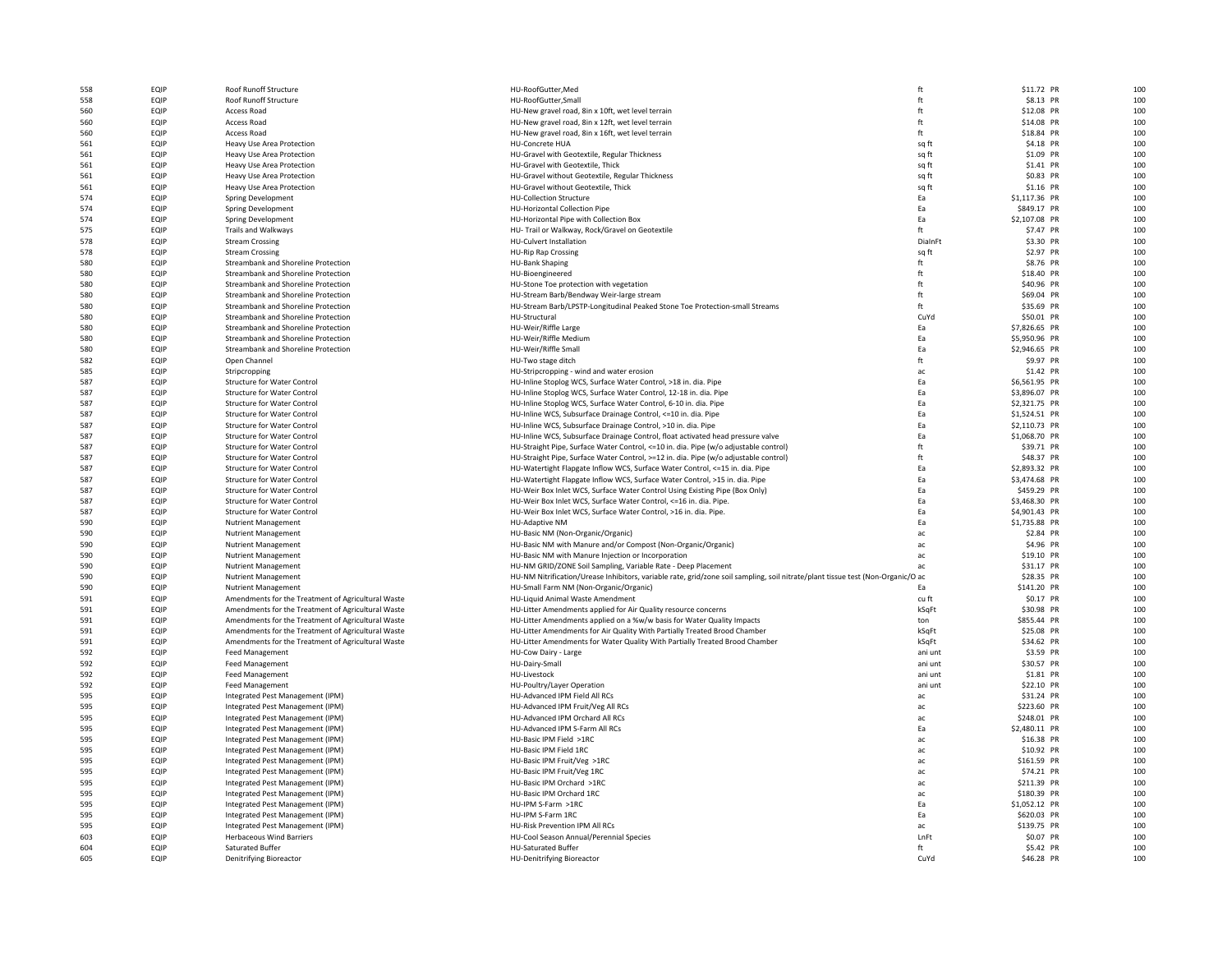| 606 | EQIP | Subsurface Drain                 | HU-<= 5in CPP                                                     | ft    | \$1.93 PR      | 100 |
|-----|------|----------------------------------|-------------------------------------------------------------------|-------|----------------|-----|
| 606 | EQIP | Subsurface Drain                 | HU->/= 15in CPP                                                   | ft    | \$9.90 PR      | 100 |
| 606 | EQIP | Subsurface Drain                 | HU-10in CPP                                                       | ft    | \$6.82 PR      | 100 |
| 606 | EQIP | Subsurface Drain                 | HU-12in CPP                                                       | ft    | \$7.68 PR      | 100 |
| 606 | EQIP | Subsurface Drain                 | HU-6in CPP                                                        | ft    | \$2.32 PR      | 100 |
| 606 | EQIP | Subsurface Drain                 | HU-8in CPP                                                        | ft    | \$5.11 PR      | 100 |
| 606 | EQIP | Subsurface Drain                 | HU-Enveloped Corrugated Plastic Pipe (CPP), Single-Wall, = 6in    | ft    | \$4.00 PR      | 100 |
| 606 | EQIP | Subsurface Drain                 | HU-Secondary Main Retrofit for DWM                                | ft    | \$6.77 PR      | 100 |
|     | EQIP | Tree/Shrub Establishment         | HU-Bareroot Trees and Shrubs, Each                                | Fa    |                | 100 |
| 612 |      |                                  |                                                                   |       | \$0.68 PR      | 100 |
| 612 | EQIP | Tree/Shrub Establishment         | HU-Bareroot Trees and Shrubs, Hand Planting                       | Ea    | \$2.23 PR      |     |
| 612 | EQIP | Tree/Shrub Establishment         | HU-Bareroot Tress and Shrubs, with Tree Shelters, Each            | Ea    | \$3.06 PR      | 100 |
| 612 | EQIP | Tree/Shrub Establishment         | HU-Conifer Establishment, Bareroot                                | ac    | \$696.18 PR    | 100 |
| 612 | EQIP | Tree/Shrub Establishment         | HU-Container Trees and Shrubs (3 gallon), Each                    | Ea    | \$10.38 PR     | 100 |
| 612 | EQIP | Tree/Shrub Establishment         | HU-Container Tress and Shrubs (3 gallon) with tree shelters, Each | Ea    | \$14.94 PR     | 100 |
| 612 | EQIP | Tree/Shrub Establishment         | HU-Hardwood Establishment, Bareroot                               | ac    | \$709.26 PR    | 100 |
| 612 | EQIP | Tree/Shrub Establishment         | HU-Hardwood Establishment, Bareroot, Free Seedlings               | ac    | \$478.40 PR    | 100 |
| 612 | EQIP | Tree/Shrub Establishment         | HU-Hardwood Establishment, Direct Seeding                         | ac    | \$738.27 PR    | 100 |
| 612 | EQIP | Tree/Shrub Establishment         | HU-Hardwood Establishment, Direct Seeding, no Foregone Income     | ac    | \$323.16 PR    | 100 |
| 612 | EQIP | Tree/Shrub Establishment         | HU-Hardwood Planting, 1 gallon pots                               | ac    | \$811.92 PR    | 100 |
| 612 | EQIP | Tree/Shrub Establishment         | HU-Hardwood Planting, 1 gallon pots with tree shelters            | ac    | \$1,331.28 PR  | 100 |
| 612 | EQIP | Tree/Shrub Establishment         | HU-Shrub Establishment, Bareroot                                  | ac    | \$1,367.94 PR  | 100 |
| 612 | EQIP | Tree/Shrub Establishment         | HU-Tree/Shrub Regeneration Area with Protection                   | ac    | \$351.75 PR    | 100 |
| 614 | EQIP | <b>Watering Facility</b>         | HU-Above Ground Storage, >3,000 gallons                           | Ea    | \$4,382.87 PR  | 100 |
|     |      |                                  |                                                                   | Fa    |                |     |
| 614 | EQIP | <b>Watering Facility</b>         | HU-Above Ground Storage, 1,000 - 3,000 gallons                    |       | \$2,605.34 PR  | 100 |
| 614 | EQIP | <b>Watering Facility</b>         | <b>HU-Access Ramp</b>                                             | sq ft | \$1.88 PR      | 100 |
| 614 | EQIP | <b>Watering Facility</b>         | <b>HU-Frost Free Waterer</b>                                      | Fa    | \$1,171.07 PR  | 100 |
| 614 | EQIP | <b>Watering Facility</b>         | HU-Large Permanent Tank, 450 -1000 gallons, or Fountain           | Ea    | \$1,154.57 PR  | 100 |
| 614 | EQIP | <b>Watering Facility</b>         | HU-Permanent Tank, <450 gallons                                   | Ea    | \$468.24 PR    | 100 |
| 614 | EQIP | <b>Watering Facility</b>         | HU-Portable Tank                                                  | Ea    | \$176.47 PR    | 100 |
| 614 | EQIP | <b>Watering Facility</b>         | <b>HU-Tire Tank</b>                                               | Ea    | \$1,052.40 PR  | 100 |
| 614 | EQIP | <b>Watering Facility</b>         | HU-Underground Storage Tank                                       | Ea    | \$4,181.94 PR  | 100 |
| 620 | EQIP | <b>Underground Outlet</b>        | HU-<= 5in Diameter Pipe with Catch Basin                          | ft    | \$3.48 PR      | 100 |
| 620 | EQIP | <b>Underground Outlet</b>        | HU-<= 5in Diameter Pipe with Risers                               | ft    | \$2.70 PR      | 100 |
| 620 | EQIP | <b>Underground Outlet</b>        | HU-<= 5in Diameter Pipe                                           | ft    | \$2.45 PR      | 100 |
| 620 | EQIP | <b>Underground Outlet</b>        | HU->=12in Diameter Pipe                                           | ft    | \$8.76 PR      | 100 |
| 620 | EQIP | Underground Outlet               | HU->=12in Diameter Pipe with Catch Basin                          | ft    | \$10.12 PR     | 100 |
| 620 | EQIP | <b>Underground Outlet</b>        | HU->=12in Diameter Pipe with Risers                               | ft    | \$10.71 PR     | 100 |
|     |      |                                  |                                                                   | ft    |                |     |
| 620 | EQIP | Underground Outlet               | HU-10in Diameter Pipe                                             |       | \$7.74 PR      | 100 |
| 620 | EQIP | <b>Underground Outlet</b>        | HU-10in Diameter Pipe with Catch Basin                            | ft    | \$8,77 PR      | 100 |
| 620 | EQIP | Underground Outlet               | HU-10in Diameter Pipe with Risers                                 | ft    | \$8.27 PR      | 100 |
| 620 | EQIP | <b>Underground Outlet</b>        | HU-6in Diameter Pipe                                              | ft    | \$2.92 PR      | 100 |
| 620 | EQIP | <b>Underground Outlet</b>        | HU-6in Diameter Pipe with Catch Basin                             | ft    | \$3.95 PR      | 100 |
| 620 | EQIP | Underground Outlet               | HU-6in Diameter Pipe with Risers                                  | ft    | \$3.17 PR      | 100 |
| 620 | EQIP | Underground Outlet               | HU-8in Diameter Pipe                                              | ft    | \$5.79 PR      | 100 |
| 620 | EQIP | <b>Underground Outlet</b>        | HU-8in Diameter Pipe with Catch Basin                             | ft    | \$6.33 PR      | 100 |
| 620 | EQIP | <b>Underground Outlet</b>        | HU-8in Diameter Pipe with Risers                                  | ft    | \$5.69 PR      | 100 |
| 620 | EQIP | Underground Outlet               | <b>HU-Blind Inlet</b>                                             | ft    | \$52.92 PR     | 100 |
| 620 | EQIP | <b>Underground Outlet</b>        | HU-Blind Inlet for Water Quality                                  | CuYd  | \$47.81 PR     | 100 |
| 620 | EQIP | <b>Underground Outlet</b>        | HU-Perforated Pipe Riser                                          | Ea    | \$258.24 PR    | 100 |
| 620 | EQIP | Underground Outlet               | <b>HU-Trickle Flow Collector</b>                                  | ft    | \$52.37 PR     | 100 |
| 629 | EQIP | <b>Waste Treatment</b>           | HU-Milking Parlor Waste Treatment System with Dosing System       | Ea    | \$7,228.72 PR  | 100 |
| 632 | EQIP | <b>Waste Separation Facility</b> | HU-Concrete Basin                                                 | cu ft | \$3.83 PR      | 100 |
| 632 | EQIP | <b>Waste Separation Facility</b> | HU-Concrete Sand Settling Lane                                    | sq ft | \$6.55 PR      | 100 |
| 632 | EQIP |                                  |                                                                   | cu ft | \$0.29 PR      | 100 |
|     |      | <b>Waste Separation Facility</b> | HU-Earthen Settling Structure                                     |       |                |     |
| 632 | EQIP | <b>Waste Separation Facility</b> | <b>HU-Gravity Tank</b>                                            | cu ft | \$3.83 PR      | 100 |
| 634 | EQIP | Waste Transfer                   | HU-Agitator, large, > 15 ft deep reception pit                    | Ea    | \$23,727.01 PR | 100 |
| 634 | EQIP | Waste Transfer                   | HU-Agitator, medium, 10 ft to 15 ft deep reception pit            | Ea    | \$16,249.95 PR | 100 |
| 634 | EQIP | Waste Transfer                   | HU-Agitator, small, < 10 ft deep reception pit                    | Ea    | \$10,578.74 PR | 100 |
| 634 | EQIP | Waste Transfer                   | HU-Cased Pipeline with Boring                                     | ft    | \$109.00 PR    | 100 |
| 634 | EQIP | Waste Transfer                   | HU-Concrete Channel with Drop Chute                               | Ea    | \$9,037.55 PR  | 100 |
| 634 | EQIP | Waste Transfer                   | HU-Concrete Channel with push-off wall at pond and safety gate    | sq ft | \$11.59 PR     | 100 |
| 634 | EQIP | Waste Transfer                   | HU-Concrete Channel, no footers                                   | sq ft | \$7.75 PR      | 100 |
| 634 | EQIP | Waste Transfer                   | HU-Concrete Channel, with footers                                 | sq ft | \$9.41 PR      | 100 |
| 634 | EQIP | Waste Transfer                   | HU-Gravity or Low Pressure Flow Pipeline, Large                   | ft    | \$34.93 PR     | 100 |
| 634 | EQIP | Waste Transfer                   | HU-Gravity or Low Pressure Flow Pipeline, Small                   | ft    | \$15.17 PR     | 100 |
| 634 | EQIP | Waste Transfer                   | HU-Lot Runoff Containment Wall, <= 1ft tall                       | ft    | \$43.67 PR     | 100 |
| 634 | EQIP | Waste Transfer                   | <b>HU-Manure Auger</b>                                            | Ea    | \$5,090.56 PR  | 100 |
| 634 | EQIP | Waste Transfer                   | HU-Manure Flush System                                            | gal   | \$4.96 PR      | 100 |
| 634 | EQIP | Waste Transfer                   | <b>HU-Pressurized Pipeline</b>                                    | ft    | \$16.12 PR     | 100 |
| 634 | EQIP | Waste Transfer                   | HU-Wastewater catch basin, less than 1000 gal.                    | gal   | \$5.34 PR      | 100 |
|     | EQIP | Waste Transfer                   | HU-Wastewater Recycle System for Flush System, Pipes only         | ft    | \$8.11 PR      | 100 |
| 634 | EQIP |                                  | HU-VTA using an Existing Vegetative Area with Flow Distribution   | ac    | \$8,093.34 PR  | 100 |
| 635 |      | Vegetated Treatment Area         |                                                                   |       |                |     |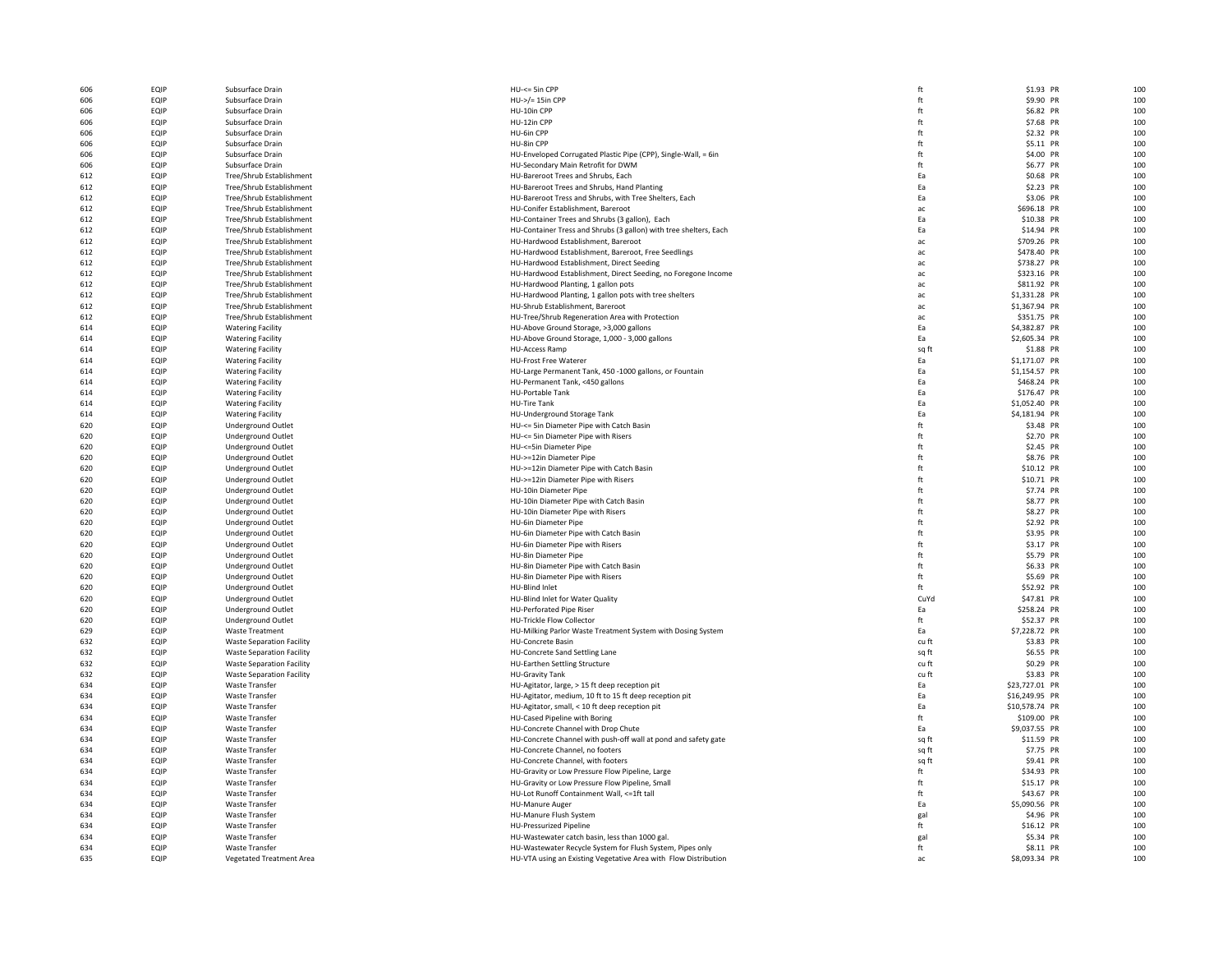| 635  | EQIP        | <b>Vegetated Treatment Area</b>                           | HU-VTA-Constructed Vegetative Area with Flow Distribution                           | ac    | \$6,302.57 PR  | 10 <sub>C</sub> |
|------|-------------|-----------------------------------------------------------|-------------------------------------------------------------------------------------|-------|----------------|-----------------|
| 635  | EQIP        | <b>Vegetated Treatment Area</b>                           | HU-VTA-Constructed with Mechanical distribution                                     | ac    | \$1,858.87 PR  | 100             |
| 638  | EQIP        | Water and Sediment Control Basin                          | HU-Base                                                                             | CuYd  | \$2.49 PR      | 100             |
| 638  | EQIP        | Water and Sediment Control Basin                          | HU-Base, crop seasonal construction                                                 | CuYd  | \$3.09 PR      | 100             |
| 638  | EQIP        | Water and Sediment Control Basin                          | HU-Farmable                                                                         | ft    | \$5.09 PR      | 10 <sup>c</sup> |
| 638  | EQIP        | Water and Sediment Control Basin                          | <b>HU-Narrow Base</b>                                                               | ft    | \$2.08 PR      | 100             |
| 638  | EQIP        | Water and Sediment Control Basin                          | HU-Topsoil                                                                          | CuYd  | \$2.76 PR      | 10 <sub>C</sub> |
| 642  | EQIP        | Water Well                                                | HU-Deep Drilled Well, > 100 Feet                                                    | ft    | \$23.74 PR     | 10 <sub>C</sub> |
| 642  | EQIP        | Water Well                                                | HU-Shallow Drilled Well, <= 100 feet, <= 6in Diam                                   | ft    | \$46.96 PR     | 100             |
| 642  | EQIP        | Water Well                                                | HU-Shallow Drilled Well, <= 100 feet, > 6in Diam                                    | ft    | \$56.67 PR     | 100             |
| 643  | EQIP        | Restoration and Management of Rare and Declining Habitats | HU-Development of Deep Micro-Topographic Features with Heavy Equipment.             | ac    | \$95.34 PR     | 10 <sup>c</sup> |
| 643  | EQIP        | Restoration and Management of Rare and Declining Habitats |                                                                                     |       | \$35.13 PR     | 10 <sub>C</sub> |
|      | EQIP        |                                                           | HU-Development of Shallow Micro-Topographic Features with Normal Farming Equipment. | ac    |                | 100             |
| 643  |             | Restoration and Management of Rare and Declining Habitats | HU-Glade Restoration, Heavy                                                         | ac    | \$601.80 PR    |                 |
| 643  | EQIP        | Restoration and Management of Rare and Declining Habitats | HU-Glade Restoration, Light                                                         | ac    | \$330.99 PR    | 10 <sub>C</sub> |
| 643  | EQIP        | Restoration and Management of Rare and Declining Habitats | HU-Habitat Monitoring and Management, Low Intensity and Complexity                  | ac    | \$3.67 PR      | 100             |
| 643  | EQIP        | Restoration and Management of Rare and Declining Habitats | HU-Savanna or Prairie Restoration, Heavy                                            | ac    | \$204.09 PR    | 100             |
| 643  | EQIP        | Restoration and Management of Rare and Declining Habitats | HU-Savanna or Prairie Restoration, Light                                            | ac    | \$60.06 PR     | 100             |
| 643  | EQIP        | Restoration and Management of Rare and Declining Habitats | HU-Savanna or Prairie Restoration, Medium                                           | ac    | \$110.61 PR    | 100             |
| 643  | EQIP        | Restoration and Management of Rare and Declining Habitats | HU-Woodland Restoration, Heavy                                                      | ac    | \$193.17 PR    | 100             |
| 643  | EQIP        | Restoration and Management of Rare and Declining Habitats | HU-Woodland Restoration, Light                                                      | ac    | \$93.18 PR     | 100             |
| 643  | EQIP        | Restoration and Management of Rare and Declining Habitats | HU-Woodland Restoration, Medium                                                     | ac    | \$104.69 PR    | 100             |
| 644  | EQIP        | Wetland Wildlife Habitat Management                       | HU-Development of Deep Micro-Topographic Features with Heavy Equipment.             | ac    | \$95.34 PR     | 10 <sup>c</sup> |
| 644  | EQIP        | Wetland Wildlife Habitat Management                       | HU-Development of Shallow Micro-Topographic Features with Normal Farming Equipment. | ac.   | \$35.13 PR     | 10 <sup>c</sup> |
| 644  | EQIP        | Wetland Wildlife Habitat Management                       | HU-Management and monitoring only, foregone income                                  | ac    | \$429.25 PR    | 10 <sup>c</sup> |
| 644  | EQIP        | Wetland Wildlife Habitat Management                       | HU-Topoggraphic Feature Creation, Low                                               | ac    | \$785.65 PR    | 10 <sup>c</sup> |
| 644  | EQIP        | Wetland Wildlife Habitat Management                       | HU-Topographic Feature Creation, High                                               | ac    | \$1,613.69 PR  | 10 <sub>C</sub> |
| 644  | EQIP        | Wetland Wildlife Habitat Management                       | HU-Wetland Widlife Habitat Monitoring and Management, Low Intensity and Complexity  | ac    | \$3.67 PR      | 10 <sub>C</sub> |
| 645  | EQIP        | Upland Wildlife Habitat Management                        | <b>HU-Deferred Acres</b>                                                            | ac    | \$429.38 PR    | 10 <sub>C</sub> |
| 645  | EQIP        | Upland Wildlife Habitat Management                        | HU-Habitat Monitoring and Management, Low Intensity and Complexity                  | ac    | \$3.67 PR      | 10 <sub>C</sub> |
| 645  | EQIP        | Upland Wildlife Habitat Management                        | HU-Macro Topography, deep                                                           | Ea    | \$748.29 PR    | 10 <sup>c</sup> |
| 645  | EQIP        | Upland Wildlife Habitat Management                        | HU-Wildlife Habitat Enh w/ FI                                                       | ac    | \$18.44 PR     | 10 <sup>c</sup> |
|      | EQIP        |                                                           |                                                                                     |       |                | 10 <sub>C</sub> |
| 646  |             | Shallow Water Development and Management                  | HU-Management, Low Level                                                            | ac    | \$76.98 PR     | 10 <sub>C</sub> |
| 647  | EQIP        | Early Successional Habitat Development/Management         | HU-Disking                                                                          | ac    | \$82.78 PR     |                 |
| 647  | EQIP        | Early Successional Habitat Development/Management         | <b>HU-Mowing and Disking</b>                                                        | ac    | \$180.29 PR    | 10 <sub>C</sub> |
| 647  | EQIP        | Early Successional Habitat Development/Management         | HU-Mowing and Heavy Disking                                                         | ac    | \$189.79 PR    | 100             |
| 649  | EQIP        | <b>Structures for Wildlife</b>                            | HU-Brush Pile, Small                                                                | Ea    | \$29.39 PR     | 100             |
| 649  | <b>FOIP</b> | <b>Structures for Wildlife</b>                            | HU-Downed Tree Structure                                                            | Ea    | \$224.48 PR    | 100             |
| 649  | EQIP        | Structures for Wildlife                                   | HU-Edgefeathering, heavy                                                            | ac    | \$896.63 PR    | 100             |
| 649  | EQIP        | <b>Structures for Wildlife</b>                            | HU-Edgefeathering, light                                                            | ac    | \$473.44 PR    | 100             |
| 650  | EQIP        | Windbreak/Shelterbelt Renovation                          | HU-Removal and/or Thinning with Chain Saw                                           | ft    | \$0.58 PR      | 100             |
| 650  | EQIP        | Windbreak/Shelterbelt Renovation                          | HU-Within Row Replacement, Bare-root Planting Stock                                 | ft    | \$0.37 PR      | 100             |
| 650  | EQIP        | Windbreak/Shelterbelt Renovation                          | HU-Within Row Replacement, Containerized Planting Stock                             | ft    | \$1.45 PR      | 100             |
| 656  | EQIP        | <b>Constructed Wetland</b>                                | HU-Constructed Wetland, Dense Planting                                              | ac.   | \$11,695.39 PR | 10 <sup>c</sup> |
| 657  | EQIP        | <b>Wetland Restoration</b>                                | HU-Depression Sediment Removal and Ditch Plug                                       | ac    | \$2,726.12 PR  | 10 <sup>c</sup> |
| 657  | EQIP        | <b>Wetland Restoration</b>                                | HU-Mineral Flat, Tile Removal                                                       | ac    | \$433.61 PR    | 10 <sup>c</sup> |
| 657  | EQIP        | <b>Wetland Restoration</b>                                | HU-Riverine Channel and Floodplain Restoration                                      | ac    | \$1,324.17 PR  | 10 <sub>C</sub> |
| 657  | EQIP        | <b>Wetland Restoration</b>                                | HU-Riverine, oxbow wetland                                                          | ac    | \$23,079.51 PR | 10 <sub>C</sub> |
| 657  | <b>FOIP</b> | <b>Wetland Restoration</b>                                | HU-Vernal Pool                                                                      | ac    | \$9,245.36 PR  | 10 <sub>C</sub> |
| 658  | EQIP        | <b>Wetland Creation</b>                                   | HU-Embankment                                                                       | ac    | \$3,813.08 PR  | 10 <sub>C</sub> |
| 658  | EQIP        | <b>Wetland Creation</b>                                   | HU-Excavated                                                                        | ac    | \$3,786.26 PR  | 10 <sup>c</sup> |
| 659  | EQIP        | <b>Wetland Enhancement</b>                                | HU-Depression, Sediment Removal and Ditch Plug                                      | ac    | \$2,726.12 PR  | 100             |
| 659  | EQIP        | Wetland Enhancement                                       | HU-Mineral Flat, Tile Removal                                                       | ac    | \$433.61 PR    | 10 <sub>C</sub> |
| 659  | EQIP        | <b>Wetland Enhancement</b>                                | HU-Riverine, Channel and Floodplain Restoration                                     | ac    | \$1,986.26 PR  | 10 <sub>C</sub> |
| 659  | EQIP        | <b>Wetland Enhancement</b>                                | <b>HU-Vernal Pool</b>                                                               | ac    | \$9,245.36 PR  | 10 <sub>C</sub> |
| 666  | EQIP        | Forest Stand Improvement                                  | HU-Forest Stand Improvement, Heavy                                                  | ac    | \$158.54 PR    | 100             |
|      |             |                                                           |                                                                                     |       |                |                 |
| 666  | EQIP        | Forest Stand Improvement                                  | HU-Forest Stand Improvement, Light                                                  | ac    | \$102.46 PR    | 100             |
| 666  | EQIP        | Forest Stand Improvement                                  | HU-Forest Stand Improvement, Medium                                                 | ac    | \$125.52 PR    | 100             |
| 666  | EQIP        | Forest Stand Improvement                                  | HU-Temporary Forest Openings, patch clearcuts                                       | ac    | \$184.06 PR    | 100             |
| 670  | EQIP        | Lighting System Improvement                               | HU-Lighting - Indoor Bulb Replacement                                               | Ea    | \$21.85 PR     | 100             |
| 670  | EQIP        | Lighting System Improvement                               | HU-Lighting - Indoor Fixture Conversion                                             | Ea    | \$342.04 PR    | 100             |
| 670  | EQIP        | Lighting System Improvement                               | HU-Lighting - Outdoor/High Bay Bulb Replacement                                     | Ea    | \$286.43 PR    | 100             |
| 670  | EQIP        | Lighting System Improvement                               | HU-Lighting - Outdoor/High Bay Fixture Conversion                                   | Ea    | \$374.76 PR    | 100             |
| 672  | EQIP        | <b>Building Envelope Improvement</b>                      | HU-Building Envelope - Attic Insulation                                             | sq ft | \$0.75 PR      | 10 <sup>c</sup> |
| 672  | EQIP        | <b>Building Envelope Improvement</b>                      | HU-Building Envelope - Curtain Wall Conversion                                      | sq ft | \$3.52 PR      | 10 <sup>c</sup> |
| 672  | <b>FOIP</b> | <b>Building Envelope Improvement</b>                      | HU-Building Envelope - Greenhouse Screens                                           | sq ft | \$1.87 PR      | 10 <sub>C</sub> |
| 672  | EQIP        | <b>Building Envelope Improvement</b>                      | HU-Building Envelope - Greenhouse Unglazed Wall Insulation                          | sq ft | \$0.29 PR      | 10 <sub>C</sub> |
| 672  | EQIP        | <b>Building Envelope Improvement</b>                      | HU-Building Envelope - Insulated Curtain Upgrade                                    | sq ft | \$2.39 PR      | 10 <sub>C</sub> |
| 672  | EQIP        | <b>Building Envelope Improvement</b>                      | HU-Building Envelope - Insulated Door Upgrade                                       | sq ft | \$9.61 PR      | 100             |
| 672  | EQIP        | <b>Building Envelope Improvement</b>                      | HU-Building Envelope - Sealant                                                      | ft    | \$1.58 PR      | 10 <sub>C</sub> |
| 672  | <b>FOIP</b> | <b>Building Envelope Improvement</b>                      | HU-Building Envelope - Wall Insulation                                              | sq ft | \$2.11 PR      | 10 <sup>c</sup> |
| 521A | EQIP        | Pond Sealing or Lining, Flexible Membrane                 | HU-Flexible Membrane - Covered with liner drainage or venting                       | SqYd  | \$14.01 PR     | 100             |
| 521A | EQIP        | Pond Sealing or Lining, Flexible Membrane                 | HU-Flexible Membrane - Covered without liner drainage or venting                    | SaYd  | \$11.07 PR     | 100             |
|      |             |                                                           |                                                                                     |       |                |                 |